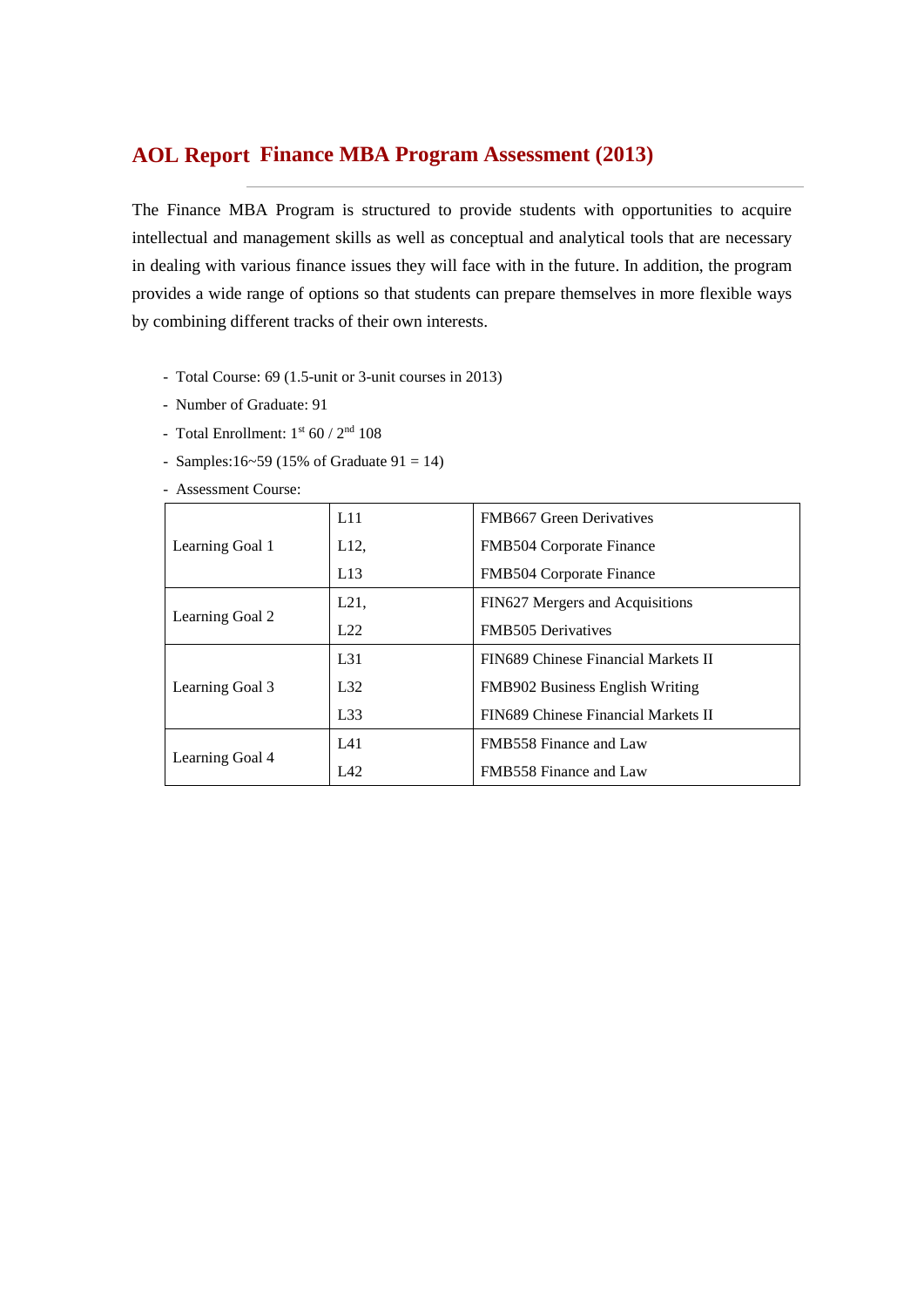#### *Outline of assessment*

Overall, the students of the finance MBA program successfully meet expectations. L1, L2, L3, and L4 have the average scores of 2.47, 2.08, 2.69, and 2.12 respectively. About 89% of all traits have the score above 2, which means students successfully achieved learning goals. The highest average score among traits for assessing learning objectives is 2.95 for L22-T1, 'Quantitative knowledge'. The lowest scored trait is L21-T4, 'Consistent conclusions'. It marks 1.65, however, which is closer to the criterion. So students met the expectation in some degree, for even the most unsatisfactory trait.

Among 4 big learning goals, the global perspective gets the highest average score. Almost all traits for the global perspective mark high score above 2.6. Especially, most students show the good performance for the business English which are evaluated by the faculty. Besides, they were satisfied with their own achievement according to the course embedded survey. Furthermore, the communication and relation between local and abroad students seemed to be improved and marked high scores in the related evaluation.

On the other hand, students had difficulty to use basic and applicative quantitative skills and tools, although they have high quantitative knowledge. It seems there are several students who didn't have mathematical backgrounds and they couldn't follow the courses. Furthermore, students have some troubles to construct consistent conclusions despite their background knowledge are abundant. Practice-based approach and step-by-step practicing staring from very elementary level might be helpful for those students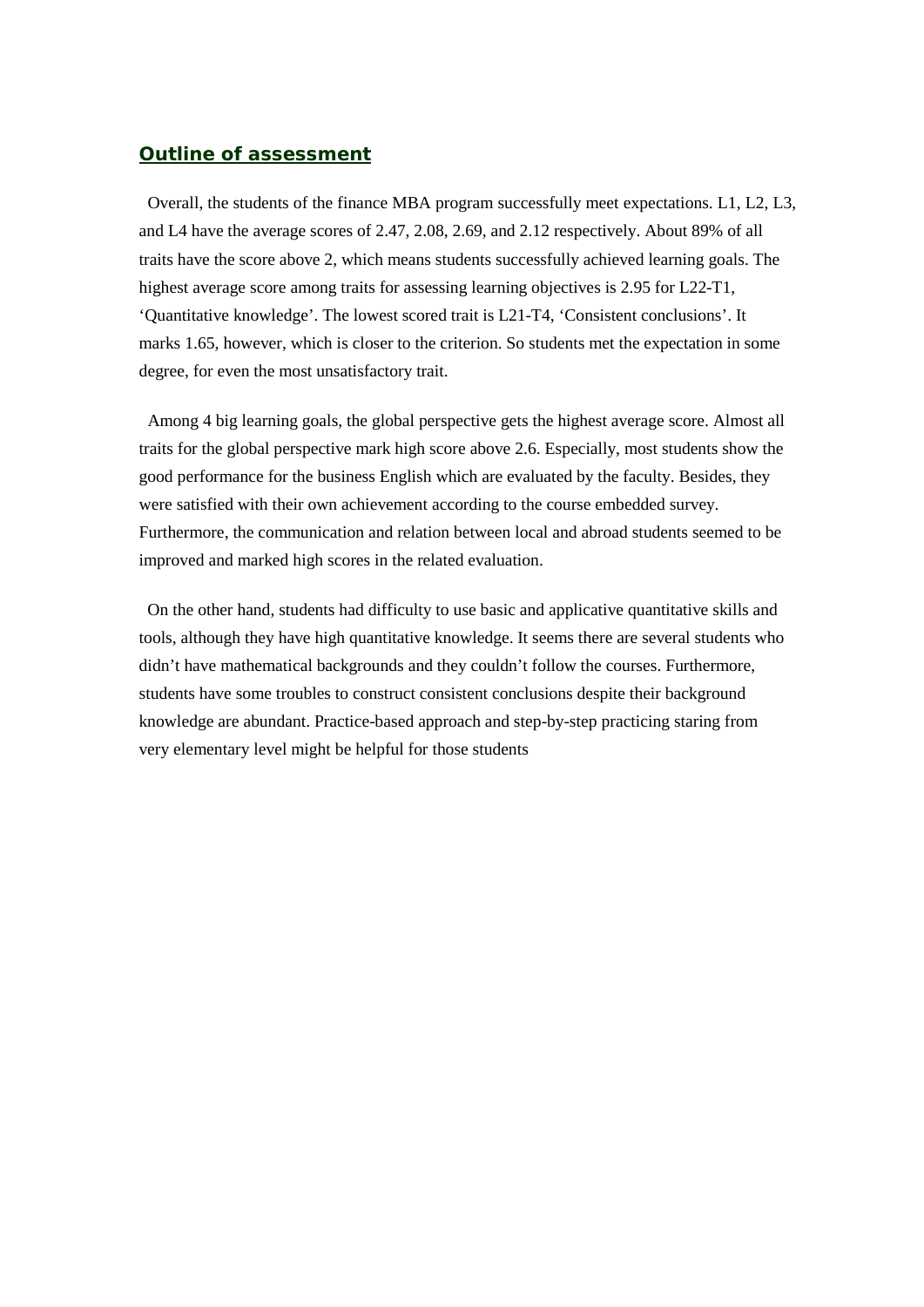### *Overview of assessment*

| <b>Finance-MBA Program Assessment: Learning Goal 1</b>                                                                                                                                   |                                                             |                                                                                                                               |  |  |  |  |  |  |  |
|------------------------------------------------------------------------------------------------------------------------------------------------------------------------------------------|-------------------------------------------------------------|-------------------------------------------------------------------------------------------------------------------------------|--|--|--|--|--|--|--|
| Our graduates will be effective communicators.                                                                                                                                           |                                                             |                                                                                                                               |  |  |  |  |  |  |  |
| <b>Learning Objective</b>                                                                                                                                                                | <b>Sample</b>                                               | <b>Methods</b>                                                                                                                |  |  |  |  |  |  |  |
| (L11) Our student will produce professional<br>business or academic documents.<br>(L12) Our students will deliver effective<br>presentation accompanied with proper media<br>technology. | Student enrolled in<br>FMB667 ( $N=16$ ),<br>FMB504 (N=59), | - (L11) Term paper evaluation<br>by faculty<br>- (L12) Class presentation<br>evaluation by faculty<br>- (L13) Course-embedded |  |  |  |  |  |  |  |
| (L13) Our students will demonstrate effective<br>interpersonal communication in a team setting.                                                                                          | $FMB504 (N=59)$                                             | survey                                                                                                                        |  |  |  |  |  |  |  |
| Finding<br>- The average scores for L11, L12 and L13 are 2.56, 2.33 and 2.50, respectively                                                                                               |                                                             |                                                                                                                               |  |  |  |  |  |  |  |

\* 1 (Fails to Meet Expectations) 2 (Meets Expectations) 3 (Exceed Expectations)

**-** L11, L12, L13 meet expectations successfully.

- The average scores for traits 2,4, and 6 for L12 are slightly lower than others. Especially,

25.4%(15/59) of students could not meet expectations for the trait 4, 'Mannerisms'. Those traits are related to the distracting mannerisms and efficient body language during the presentation. Students tried use some body languages and maintain good mannerisms, but they need lessons about how they can use it efficiently and get rid of unnecessary habits while presenting.

- The business and academic documentation skills of students are excellent.

- The presentation skills are quite satisfactory, but the mannerism, quality of slides, and use of media could be improved.

- Most of students are satisfied their interpersonal relationships in team setting.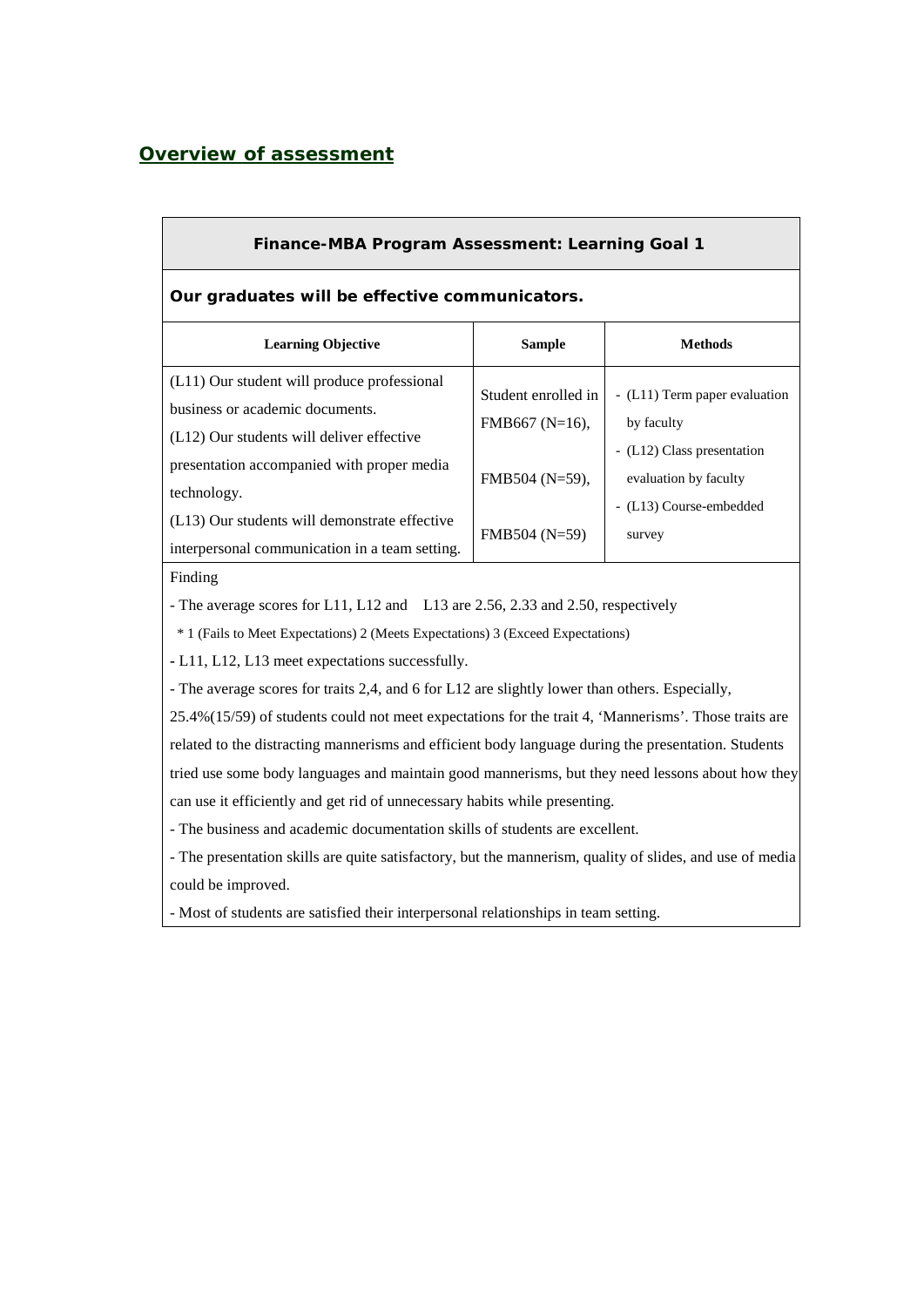#### **Finance-MBA Program Assessment: Learning Goal 2**

### **Our graduates will command analytical thinking in solving complex financial decision making problems.**

| <b>Learning Objective</b>                      | <b>Sample</b>       | Methods                       |
|------------------------------------------------|---------------------|-------------------------------|
| (L21) Our student will have basic quantitative |                     |                               |
| skills for research.                           | Student enrolled in | - (L21) Test evaluation by    |
| (L22) Our students will use appropriate        | $FIN627 (N=26)$     | faculty                       |
| quantitative analytical techniques to          | FMB505 (N=58)       | - (L22) Assignment evaluation |
| identify problems in finance and develop a     |                     | by faculty                    |
| solution.                                      |                     |                               |

Findings

- The average score for L21 and L22 are 1.83 and 2.22.

\* 1 (Fails to Meet Expectations) 2 (Meets Expectations) 3 (Exceed Expectations)

**-** L21 almost meet expectations and L22 meet expectations successfully.

- There are 46.2%(12/26) of students who are poor in making consistent conclusions. Also, similar

students 38.5%(10/26) had difficulties in basic and applicative quantitative skills. The additional

support for students who are far behind other students is necessary.

- While other traits meet expectation, L22-T1 "Quantitative knowledge" marks 2.95 which almost all

students exceed expectations. Therefore, combining with the above results, there is room for

improvement in practically using the quantitative knowledge for the applications.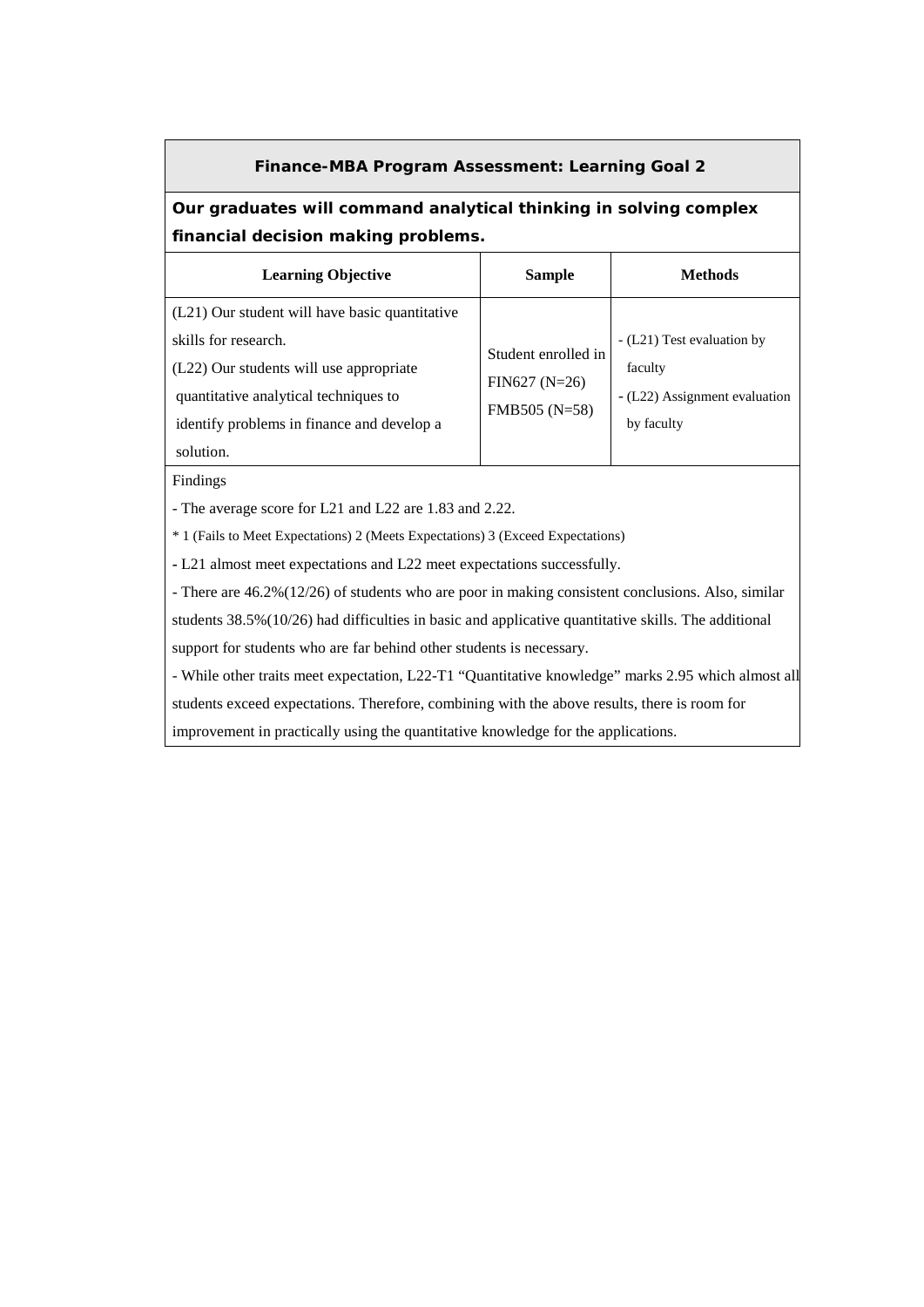#### **Finance-MBA Program Assessment: Learning Goal 3**

#### **Our graduates will have a global perspective.**

| <b>Learning Objective</b>                                                                | <b>Sample</b>       | <b>Methods</b>                    |
|------------------------------------------------------------------------------------------|---------------------|-----------------------------------|
| (L31) Our student will understand global<br>business issues and relate current issues to | Student enrolled in | - (L31) Course-embedded<br>survey |
| emerging business opportunities.                                                         | $FIN689 (N=33)$ ,   |                                   |
| (L32) Our students will have command of                                                  | FMB902 (N=21),      | - (L32) OPI, term project         |
| business English or other language of global                                             |                     | presentation evaluation by        |
| financial markets.                                                                       |                     | faculty                           |
| (L33) Our students will be able to network and                                           | $FIN689 (N=33)$     | - (L33) Course-embedded           |
| collaborate with global finance leaders.                                                 |                     | survey                            |

Finding

- The average scores for L31, L32 and L33 are 2.66, 2.73, and 2.68, respectively

\* 1 (Fails to Meet Expectations) 2 (Meets Expectations) 3 (Exceed Expectations)

**-** L31, L32 and L33 meet expectations successfully.

- Understanding of global issue (L31-T1) and cultural differences (L32-T3) received high scores above 2.7. It could be one of the good effects from many foreign students in FMBA classes. Considering their high marks for language skills, there are positive synergies between various students.

- As shown in generally good results of this section, Finance MBA students are trained to have high skilled business English capability. It means many English programs of FMBA works well. For example, all Finance MBA students should pass OPI level test (Official business English speaking capability test). If any student fails to get AS or higher OPI level, he/she need take 2 English proficiency courses. Furthermore, every Finance MBA student should study one semester abroad (most cases in U.S.).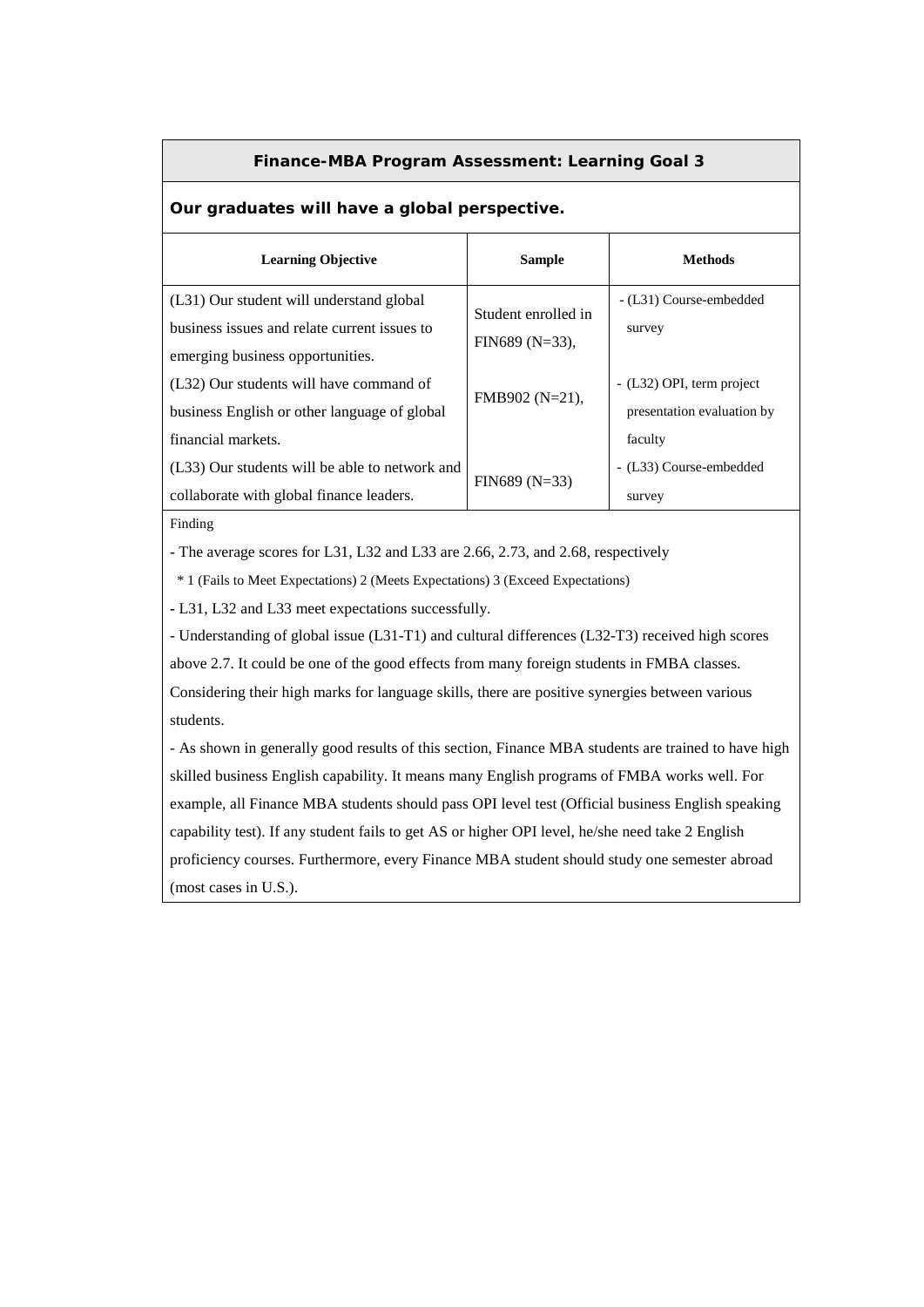#### **Finance-MBA Program Assessment: Learning Goal 4**

## **Our graduates will understand the gravity of ethical behavior and corporate social responsibility.**

| <b>Learning Objective</b>                                                                                                                                                                                                                                   | Sample                               | <b>Methods</b>                                                                                                           |
|-------------------------------------------------------------------------------------------------------------------------------------------------------------------------------------------------------------------------------------------------------------|--------------------------------------|--------------------------------------------------------------------------------------------------------------------------|
| (L41) Our student will identify ethical<br>issues in financial services industry<br>and be able to recognize and evaluate<br>alternative courses of action.<br>(L42) Our students will know the<br>professional code of conduct within<br>their discipline. | Student enrolled in<br>FMB558 (N=59) | (L41) Class presentation and test<br>evaluation by faculty<br>(L42) Class presentation and test<br>evaluation by faculty |

Finding

- The average scores for L41 and L42 are 2.11 and 2.15, respectively.

\* 1 (Fails to Meet Expectations) 2 (Meets Expectations) 3 (Exceed Expectations)

**-** L41 and L42 meet expectations successfully.

- All traits of L41 and L42 mark similar scores around 2, which meet expectations. Therefore, to exceed the expectations, comprehensive approach will be needed. L41-T5, however, solely marks below 2, which is 1.75. Thus, inducing socially responsible decisions and actions will be a key points to improve this learning goal.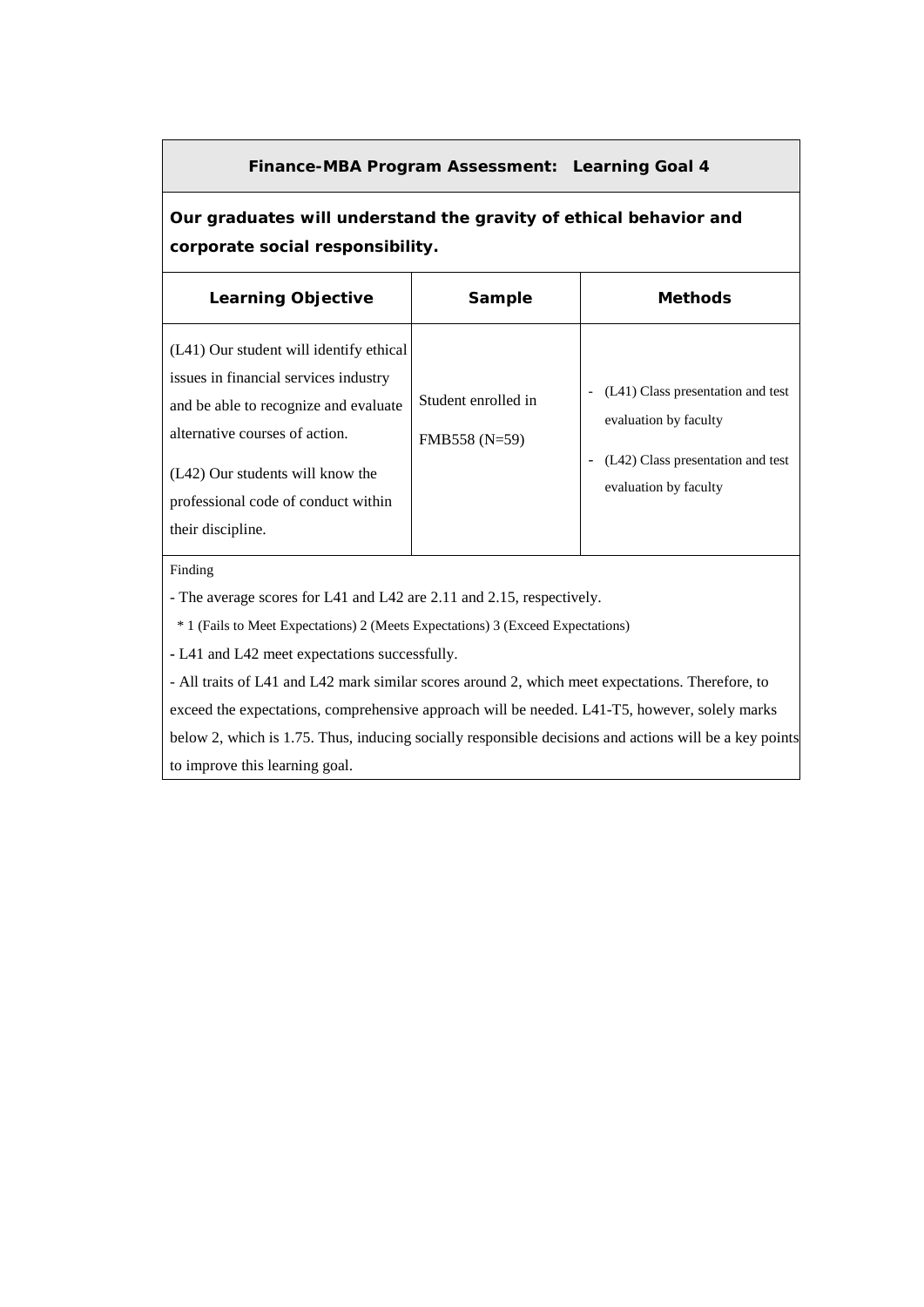# *Data Analysis and Results*

|                | Assessment Learning Goal L1 |                |                |                |                |                |                |                |             |                |                |                |                |             |                |                |                |                |
|----------------|-----------------------------|----------------|----------------|----------------|----------------|----------------|----------------|----------------|-------------|----------------|----------------|----------------|----------------|-------------|----------------|----------------|----------------|----------------|
| $L11$ (FIN550) |                             |                |                |                |                |                |                | L12(FIN663)    |             |                |                | L13(FIN550)    |                |             |                |                |                |                |
|                | T1                          | T <sub>2</sub> | T <sub>3</sub> | T <sub>4</sub> | T <sub>5</sub> | T <sub>6</sub> | T <sub>7</sub> | T <sub>8</sub> | T1          | T <sub>2</sub> | T <sub>3</sub> | T <sub>4</sub> | T <sub>5</sub> | <b>T6</b>   | T1             | T <sub>2</sub> | T <sub>3</sub> | T <sub>4</sub> |
| 1              | $\mathbf{0}$                | $\mathbf{0}$   | $\mathbf 0$    | 2              | $\mathbf{0}$   | $\mathbf 0$    | $\mathbf 0$    | $\mathbf{1}$   | $\mathbf 0$ | $\mathbf 0$    | $\mathbf 0$    | 2              | $\mathbf 0$    | $\mathbf 0$ | $\mathbf{0}$   | $\mathbf{1}$   | $\mathbf 0$    | $\mathbf{0}$   |
| $\overline{2}$ | 3                           | 7              | 5              | 8              | $\overline{7}$ | $\overline{4}$ | $\overline{7}$ | 9              | 3           | 7              | 5              | 8              | 7              | 4           | $\overline{7}$ | 9              | 3              | 7              |
| 3              | 13                          | 9              | 11             | 6              | 9              | 12             | 9              | 6              | 13          | 9              | 11             | 6              | 9              | 12          | 9              | 6              | 13             | 9              |
| $\mathsf{N}$   | 16                          | 16             | 16             | 16             | 16             | 16             | 16             | 16             | 16          | 16             | 16             | 16             | 16             | 16          | 16             | 16             | 16             | 16             |
| Avg            | 2.81                        | 2.56           | 2.69           | 2.25           | 2.56           | 2.75           | 2.56           | 2.31           | 2.81        | 2.56           | 2.69           | 2.25           | 2.56           | 2.75        | 2.56           | 2.31           | 2.81           | 2.56           |
| Avg_t          |                             |                |                | 2.56           |                |                |                |                |             |                |                | 2.33           |                |             |                | 2.50           |                |                |

\* Criteria: 1 (Fails to Meet Expectations) 2 (Meets Expectations) 3 (Exceeds Expectations)

| Student         | L11            |                |                |                |                |                |                |                |
|-----------------|----------------|----------------|----------------|----------------|----------------|----------------|----------------|----------------|
| No.             | T1             | $\mathrm{T}2$  | T <sub>3</sub> | T <sub>4</sub> | T <sub>5</sub> | T <sub>6</sub> | $\rm{T}7$      | T <sub>8</sub> |
| $\mathbf{1}$    | 3              | 3              | 3              | $\mathbf{2}$   | 2              | 3              | $\overline{2}$ | $\overline{2}$ |
| $\mathbf{2}$    | 3              | 3              | $\,3$          | $\overline{2}$ | $\overline{2}$ | 3              | $\overline{2}$ | $\overline{2}$ |
| 3               | 3              | 3              | 3              | $\mathbf{1}$   | $\overline{2}$ | $\overline{2}$ | $\overline{2}$ | $\overline{2}$ |
| $\overline{4}$  | 3              | 3              | $\overline{2}$ | 3              | 3              | 3              | 3              | 3              |
| 5               | 3              | $\overline{2}$ | 3              | 3              | 3              | 3              | $\overline{2}$ | $\overline{2}$ |
| $6\phantom{.}6$ | 3              | $\overline{2}$ | 3              | 3              | 3              | 3              | $\overline{2}$ | 3              |
| $\overline{7}$  | 3              | 3              | 3              | 3              | 3              | 3              | 3              | $\overline{2}$ |
| $8\,$           | 3              | $\overline{2}$ | $\sqrt{2}$     | 3              | 3              | $\overline{2}$ | $\overline{2}$ | $\overline{2}$ |
| 9               | 3              | 3              | $\overline{2}$ | $\overline{2}$ | 3              | 3              | 3              | $\overline{2}$ |
| 10              | 3              | 3              | 3              | $\overline{2}$ | 3              | 3              | 3              | $\overline{2}$ |
| 11              | 3              | 3              | $\overline{2}$ | 3              | 3              | 3              | 3              | 3              |
| 12              | 2              | $\overline{2}$ | $\overline{2}$ | $\overline{2}$ | 3              | 3              | $\overline{2}$ | $\overline{2}$ |
| 13              | 2              | $\overline{2}$ | 3              | $\overline{2}$ | $\overline{2}$ | $\overline{2}$ | 3              | 3              |
| 14              | 3              | $\overline{2}$ | 3              | $\overline{2}$ | $\overline{2}$ | 3              | 3              | 3              |
| 15              | 3              | 3              | 3              | $\overline{2}$ | 2              | 3              | 3              | 3              |
| 16              | $\overline{2}$ | $\overline{2}$ | 3              | $\mathbf{1}$   | $\overline{2}$ | $\overline{2}$ | 3              | $\mathbf{1}$   |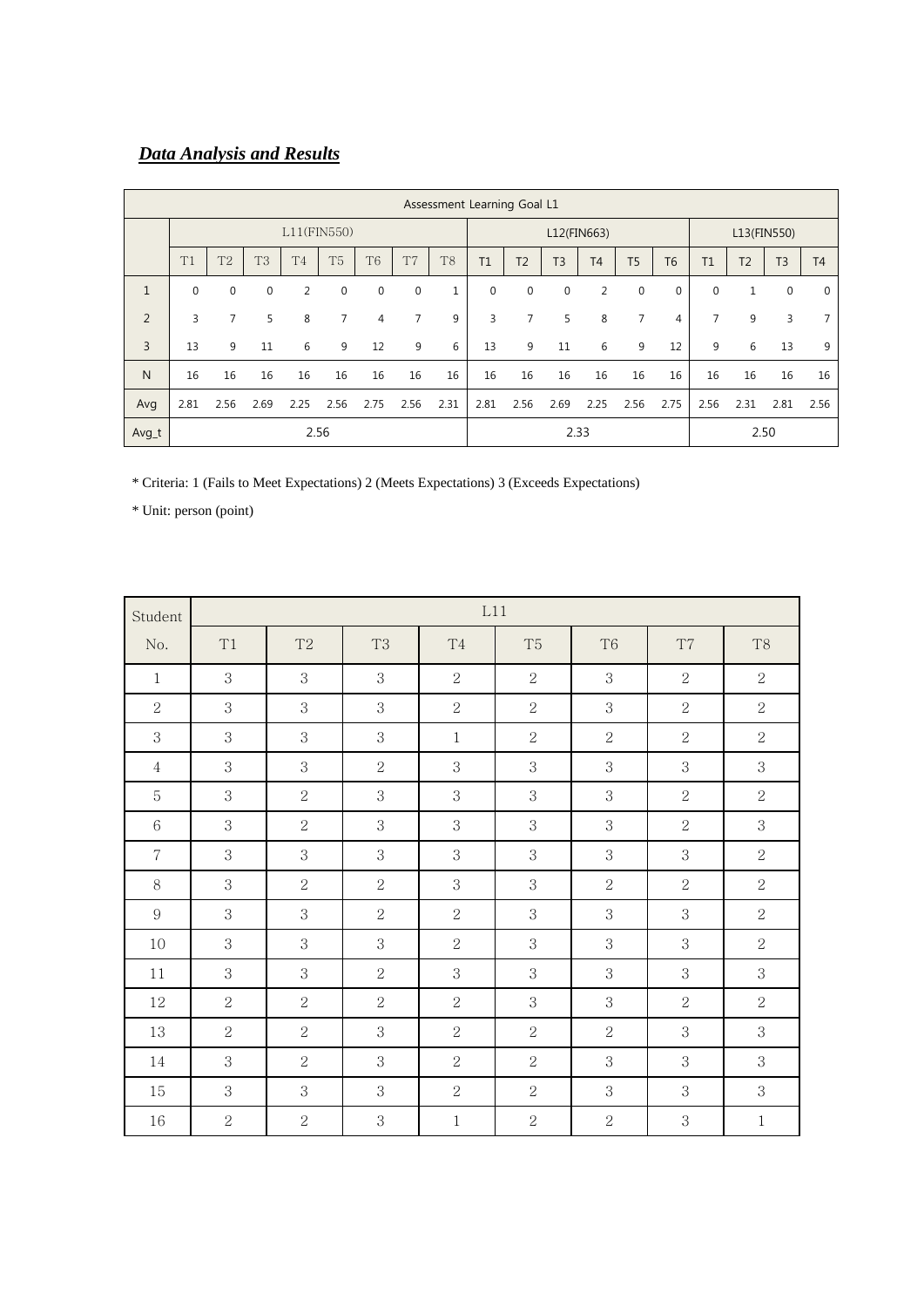| Student        | L12            |                         |                |                |                |                |  |  |
|----------------|----------------|-------------------------|----------------|----------------|----------------|----------------|--|--|
| No.            | $\mathsf{T1}$  | T <sub>2</sub>          | T <sub>3</sub> | T <sub>4</sub> | T <sub>5</sub> | T <sub>6</sub> |  |  |
| $\,1\,$        | $\overline{3}$ | $\overline{2}$          | $\mathbf{3}$   | $\mathsf{3}$   | $\overline{3}$ | $\overline{2}$ |  |  |
| $\overline{2}$ | $\overline{3}$ | $\overline{2}$          | $\overline{3}$ | $\overline{3}$ | $\overline{3}$ | $\overline{2}$ |  |  |
| $\mathsf{3}$   | $\overline{3}$ | $\overline{2}$          | $\overline{2}$ | $\overline{2}$ | $\overline{3}$ | $\overline{2}$ |  |  |
| $\overline{4}$ | $\overline{2}$ | $\overline{2}$          | $\mathsf{3}$   | $\overline{2}$ | $\mathbf{3}$   | $\overline{2}$ |  |  |
| $\overline{5}$ | $\overline{3}$ | $\overline{3}$          | $\overline{2}$ | $\overline{2}$ | $\overline{2}$ | $\overline{2}$ |  |  |
| $\,6\,$        | $\overline{3}$ | $\overline{2}$          | $\overline{3}$ | $\overline{3}$ | $\overline{3}$ | $\overline{2}$ |  |  |
| $\overline{7}$ | $\overline{2}$ | $\overline{2}$          | $\mathbf 1$    | $\mathbf 1$    | $\overline{2}$ | $\overline{2}$ |  |  |
| $\,8\,$        | $\overline{3}$ | $\overline{3}$          | $\mathbf 1$    | $\mathbf 1$    | $\mathbf{3}$   | $\mathbf 1$    |  |  |
| $\overline{9}$ | $\overline{3}$ | $\overline{2}$          | $\overline{3}$ | $\mathsf{3}$   | $\overline{3}$ | $\overline{3}$ |  |  |
| $10\,$         | $\overline{3}$ | $\overline{2}$          | $\mathsf{3}$   | $\mathbf{3}$   | $\mathbf{3}$   | $\overline{3}$ |  |  |
| $11\,$         | $\overline{2}$ | $\overline{2}$          | $\mathbf 1$    | $\mathbf 1$    | $\overline{c}$ | $\overline{3}$ |  |  |
| $12\,$         | $\overline{3}$ | $\overline{3}$          | $\mathbf 1$    | $\mathbf 1$    | $\mathbf 1$    | $\overline{2}$ |  |  |
| 13             | $\overline{3}$ | $\overline{2}$          | $\overline{2}$ | $\mathsf{3}$   | $\overline{3}$ | $\overline{2}$ |  |  |
| $14\,$         | $\overline{3}$ | $\overline{2}$          | $\overline{3}$ | $\overline{3}$ | $\overline{2}$ | $\overline{2}$ |  |  |
| 15             | $\overline{3}$ | $\overline{2}$          | $\overline{2}$ | $\mathbf 1$    | $\overline{3}$ | $\overline{2}$ |  |  |
| $16\,$         | $\overline{2}$ | $\overline{2}$          | $\mathsf{3}$   | $\overline{2}$ | $\mathbf{3}$   | $\overline{2}$ |  |  |
| $17\,$         | $\overline{3}$ | $\overline{3}$          | $\overline{2}$ | $\overline{2}$ | $\overline{2}$ | $\mathbf 1$    |  |  |
| 18             | $\overline{2}$ | $\overline{2}$          | $\overline{3}$ | $\overline{3}$ | $\overline{3}$ | $\overline{2}$ |  |  |
| 19             | $\overline{2}$ | $\overline{2}$          | $\overline{2}$ | $\overline{3}$ | $\overline{2}$ | $\overline{2}$ |  |  |
| 20             | $\mathbf 1$    | $\overline{2}$          | $\overline{2}$ | $\mathbf 1$    | $\overline{2}$ | $\mathbf 1$    |  |  |
| 21             | $\overline{3}$ | $\overline{2}$          | $\overline{3}$ | $\overline{2}$ | $\mathbf{3}$   | $\overline{3}$ |  |  |
| 22             | $\overline{3}$ | $\overline{c}$          | $\frac{3}{2}$  | $\overline{3}$ | $\mathbf{3}$   | $\overline{3}$ |  |  |
| 23             | $\overline{2}$ | $\overline{3}$          | $\overline{a}$ | $\mathbf 1$    | $\overline{a}$ | $\overline{3}$ |  |  |
| 24             | $\mathsf{3}$   | $\overline{c}$          | $\overline{3}$ | $\overline{3}$ | $\overline{c}$ | $\mathbf{3}$   |  |  |
| $25\,$         | $\overline{a}$ | $\overline{c}$          | $\overline{2}$ | $\mathbf{3}$   | $\overline{3}$ | $\overline{c}$ |  |  |
| 26             | $\overline{3}$ | $\overline{\mathbf{c}}$ | $\overline{3}$ | $\mathbf{3}$   | $\overline{c}$ | $\overline{3}$ |  |  |
| $27\,$         | $\overline{3}$ | $\overline{2}$          | $\overline{2}$ | $\overline{c}$ | $\overline{3}$ | $\overline{2}$ |  |  |
| $28\,$         | $\overline{a}$ | $\overline{c}$          | $\overline{c}$ | $\overline{2}$ | $\overline{3}$ | $\overline{c}$ |  |  |
| 29             | $\overline{3}$ | $\overline{\mathbf{3}}$ | $\overline{2}$ | $\overline{2}$ | $\overline{c}$ | $\overline{c}$ |  |  |
| $30\,$         | $\overline{2}$ | $\overline{c}$          | $\mathbf{3}$   | $\mathbf{3}$   | $\overline{3}$ | $\mathbf{3}$   |  |  |
| 31             | $\overline{3}$ | $\overline{2}$          | $\overline{2}$ | $\mathbf 1$    | $\overline{2}$ | $\overline{2}$ |  |  |
| $32\,$         | $\overline{3}$ | $\overline{c}$          | $\overline{2}$ | $\overline{c}$ | $\overline{3}$ | $\overline{c}$ |  |  |
| $33\,$         | $\mathbf{3}$   | $\overline{c}$          | $\overline{a}$ | $\overline{c}$ | $\mathbf{3}$   | $\overline{2}$ |  |  |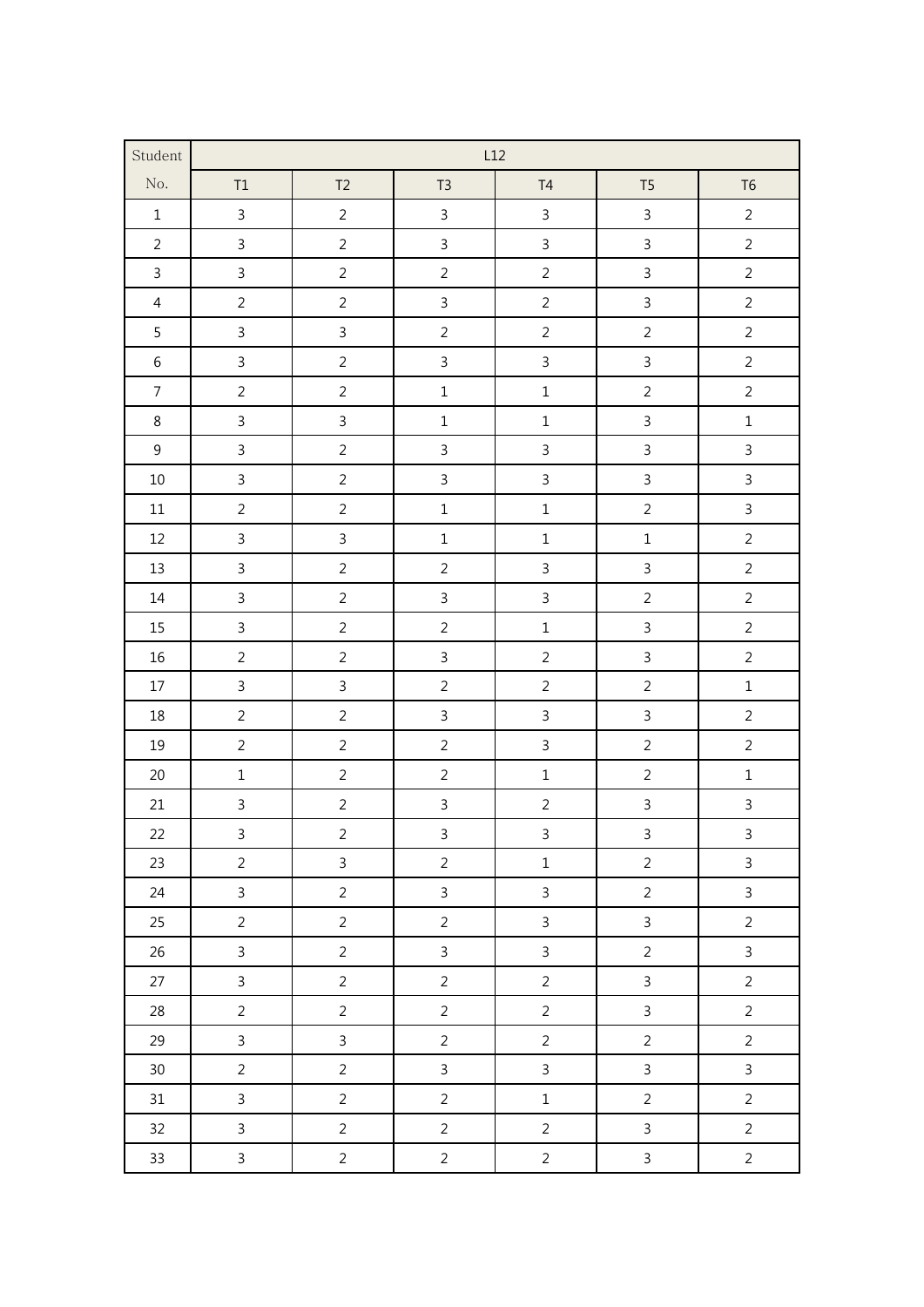| 34     | $\mathsf{3}$   | $\overline{2}$ | $\mathbf{3}$   | $\mathsf{3}$   | $\overline{2}$          | $\mathbf{3}$   |
|--------|----------------|----------------|----------------|----------------|-------------------------|----------------|
| 35     | $\overline{2}$ | $\overline{3}$ | $\overline{2}$ | $\mathbf 1$    | $\mathbf 1$             | $\overline{3}$ |
| 36     | $\overline{2}$ | $\overline{2}$ | $\overline{2}$ | $\overline{2}$ | $\overline{2}$          | $\overline{2}$ |
| 37     | $\overline{3}$ | $\overline{2}$ | $\mathbf{3}$   | $\overline{3}$ | $\mathsf{3}$            | $\overline{3}$ |
| 38     | $\overline{2}$ | $\overline{2}$ | $\overline{3}$ | $\overline{3}$ | $\overline{2}$          | $\overline{2}$ |
| 39     | $\overline{3}$ | $\overline{2}$ | $\overline{2}$ | $\overline{2}$ | $\overline{2}$          | $\overline{2}$ |
| $40\,$ | $\overline{2}$ | $\mathbf{3}$   | $\mathbf{3}$   | $\overline{2}$ | $\mathfrak{Z}$          | $\overline{2}$ |
| 41     | $\overline{3}$ | $\overline{3}$ | $\overline{2}$ | $\overline{2}$ | $\overline{2}$          | $\overline{2}$ |
| 42     | $\overline{3}$ | $\overline{3}$ | $\mathbf{3}$   | $\overline{3}$ | $\overline{3}$          | $\overline{3}$ |
| 43     | $\mathbf 1$    | $\overline{2}$ | $\overline{2}$ | $\mathbf 1$    | $\overline{2}$          | $\overline{2}$ |
| 44     | $\mathsf{3}$   | $\overline{3}$ | $\overline{3}$ | $\mathbf 1$    | $\,1\,$                 | $\overline{2}$ |
| 45     | $\overline{2}$ | $\overline{2}$ | $\mathbf{3}$   | $\mathsf{3}$   | $\overline{3}$          | $\mathbf{3}$   |
| $46\,$ | $\mathsf{3}$   | $\overline{2}$ | $\mathbf{3}$   | $\mathbf{3}$   | $\mathbf{3}$            | $\mathbf{3}$   |
| $47\,$ | $\overline{2}$ | $\overline{2}$ | $\mathbf{1}$   | $\mathbf 1$    | $\overline{2}$          | $\overline{3}$ |
| 48     | $\overline{2}$ | $\overline{2}$ | $\mathbf{3}$   | $\overline{2}$ | $\overline{3}$          | $\overline{2}$ |
| 49     | $\mathbf 1$    | $\overline{2}$ | $\overline{2}$ | $\mathbf 1$    | $\overline{2}$          | $\mathbf 1$    |
| 50     | $\overline{3}$ | $\overline{2}$ | $\overline{3}$ | $\overline{3}$ | $\overline{2}$          | $\overline{3}$ |
| 51     | $\overline{3}$ | $\overline{2}$ | $\overline{2}$ | $\overline{3}$ | $\overline{3}$          | $\overline{2}$ |
| 52     | $\overline{2}$ | $\overline{2}$ | $\overline{3}$ | $\overline{3}$ | $\overline{c}$          | $\overline{2}$ |
| 53     | $\overline{2}$ | $\overline{2}$ | $\overline{3}$ | $\overline{2}$ | $\overline{3}$          | $\overline{2}$ |
| 54     | $\overline{2}$ | $\overline{2}$ | $\overline{2}$ | $\mathbf 1$    | $\overline{2}$          | $\mathbf 1$    |
| 55     | $\overline{3}$ | $\overline{3}$ | $\mathbf 1$    | $\mathbf 1$    | $\mathbf 1$             | $\overline{2}$ |
| 56     | $\overline{3}$ | $\overline{3}$ | $\overline{2}$ | $\overline{2}$ | $\overline{2}$          | $\overline{2}$ |
| 57     | $\overline{2}$ | $\overline{2}$ | $\mathsf{3}$   | $\overline{2}$ | $\overline{3}$          | $\overline{2}$ |
| 58     | $\overline{3}$ | $\overline{2}$ | $\overline{3}$ | $\overline{3}$ | $\overline{3}$          | $\overline{2}$ |
| 59     | $\overline{3}$ | $\overline{2}$ | $\overline{3}$ | $\overline{3}$ | $\overline{\mathbf{3}}$ | $\overline{3}$ |

| Student | L13 |    |  |                |  |  |  |  |  |
|---------|-----|----|--|----------------|--|--|--|--|--|
| No.     | T1  | Τ2 |  | T <sub>4</sub> |  |  |  |  |  |
|         |     |    |  |                |  |  |  |  |  |
|         |     |    |  |                |  |  |  |  |  |
|         |     |    |  |                |  |  |  |  |  |
|         |     |    |  |                |  |  |  |  |  |
|         |     |    |  |                |  |  |  |  |  |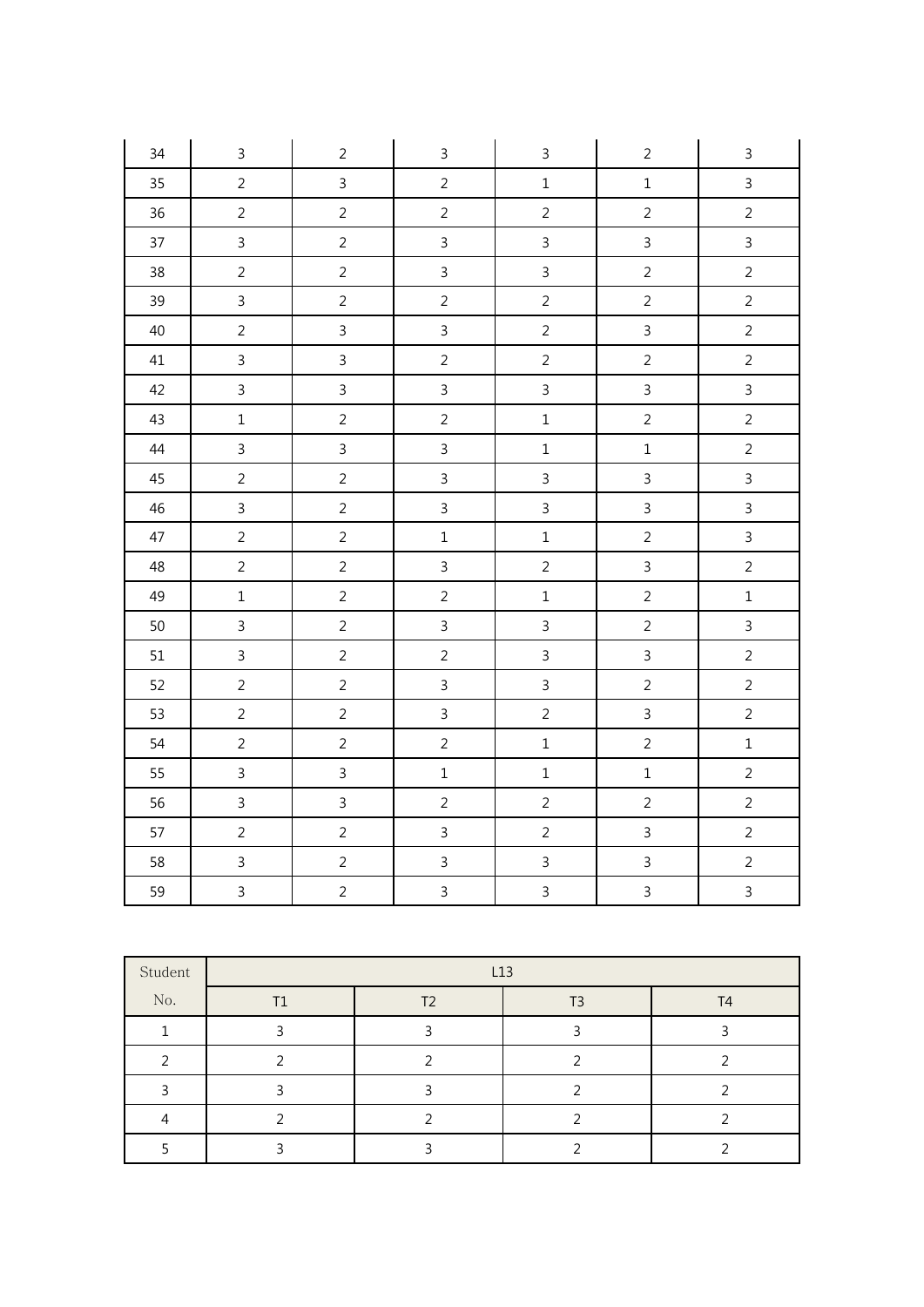| $\,$ 6 $\,$              | $\overline{2}$ | $\mathsf 3$    | $\mathsf{3}$   | $\sqrt{2}$     |
|--------------------------|----------------|----------------|----------------|----------------|
| $\overline{\mathcal{I}}$ | $\overline{2}$ | $\overline{c}$ | $\overline{c}$ | $\overline{c}$ |
| $\,8\,$                  | $\overline{2}$ | $\overline{2}$ | $\overline{2}$ | $\sqrt{2}$     |
| $\boldsymbol{9}$         | $\overline{3}$ | $\overline{c}$ | $\overline{3}$ | $\overline{c}$ |
| $10\,$                   | $\overline{3}$ | $\overline{c}$ | $\overline{2}$ | $\mathbf 1$    |
| $11\,$                   | $\sqrt{2}$     | $\overline{c}$ | $\overline{c}$ | $\overline{c}$ |
| 12                       | $\overline{3}$ | $\mathsf{3}$   | $\overline{3}$ | $\overline{3}$ |
| $13\,$                   | $\overline{3}$ | $\overline{3}$ | $\overline{3}$ | $\overline{3}$ |
| $14\,$                   | $\mathbf{3}$   | $\mathbf{3}$   | $\overline{3}$ | $\overline{c}$ |
| $15\,$                   | $\overline{2}$ | $\overline{2}$ | $\overline{2}$ | $\overline{2}$ |
| $16\,$                   | $\overline{2}$ | $\overline{3}$ | $\overline{3}$ | $\overline{2}$ |
| $17\,$                   | $\overline{3}$ | $\mathbf{3}$   | $\overline{3}$ | $\overline{3}$ |
| $18\,$                   | $\overline{3}$ | $\mathbf{3}$   | $\overline{3}$ | $\overline{3}$ |
| 19                       | $\overline{2}$ | $\overline{c}$ | $\overline{3}$ | $\overline{3}$ |
| $20\,$                   | $\overline{2}$ | $\overline{2}$ | $\overline{2}$ | $\overline{2}$ |
| $21\,$                   | $\overline{3}$ | $\mathbf{3}$   | $\overline{3}$ | $\overline{3}$ |
| 22                       | $\mathbf 1$    | $\mathbf 1$    | $\mathbf 1$    | $\mathbf 1$    |
| $23\,$                   | $\mathbf{3}$   | $\mathbf{3}$   | $\overline{3}$ | $\overline{3}$ |
| 24                       | $\mathfrak{Z}$ | $\overline{c}$ | $\overline{3}$ | $\overline{c}$ |
| 25                       | $\overline{3}$ | $\overline{3}$ | $\overline{3}$ | $\overline{3}$ |
| $26\,$                   | $\overline{3}$ | $\mathbf{3}$   | $\mathfrak{Z}$ | $\overline{3}$ |
| $27\,$                   | $\mathsf{3}$   | $\mathbf{3}$   | $\mathfrak{Z}$ | $\overline{3}$ |
| $28\,$                   | $\overline{3}$ | $\overline{3}$ | $\overline{3}$ | $\overline{3}$ |
| 29                       | $\mathbf{3}$   | $\overline{3}$ | $\overline{3}$ | $\overline{3}$ |
| $30\,$                   | $\overline{3}$ | $\mathbf{3}$   | $\mathbf{3}$   | $\mathbf{3}$   |
| 31                       | $\overline{3}$ | $\overline{3}$ | $\overline{3}$ | $\overline{3}$ |
| 32                       | $\overline{2}$ | $\overline{2}$ | $\overline{2}$ | $\overline{c}$ |
| 33                       | $\overline{2}$ | $\,1$          | $\overline{2}$ | $\overline{2}$ |
| 34                       | $\overline{2}$ | $\overline{2}$ | $\overline{2}$ | $\overline{2}$ |
| $35\,$                   | $\mathbf{3}$   | $\mathbf{3}$   | $\overline{3}$ | $\mathbf{3}$   |
| 36                       | $\overline{3}$ | $\mathbf{3}$   | $\overline{3}$ | $\mathbf{3}$   |
| 37                       | $\overline{2}$ | $\overline{2}$ | $\overline{2}$ | $\overline{3}$ |
| 38                       | $\overline{3}$ | $\mathbf{3}$   | $\overline{3}$ | $\overline{3}$ |
| 39                       | $\mathbf{3}$   | $\overline{2}$ | $\overline{c}$ | $\overline{3}$ |
| $40\,$                   | $\mathbf{3}$   | $\mathfrak{Z}$ | $\mathbf{3}$   | $\overline{3}$ |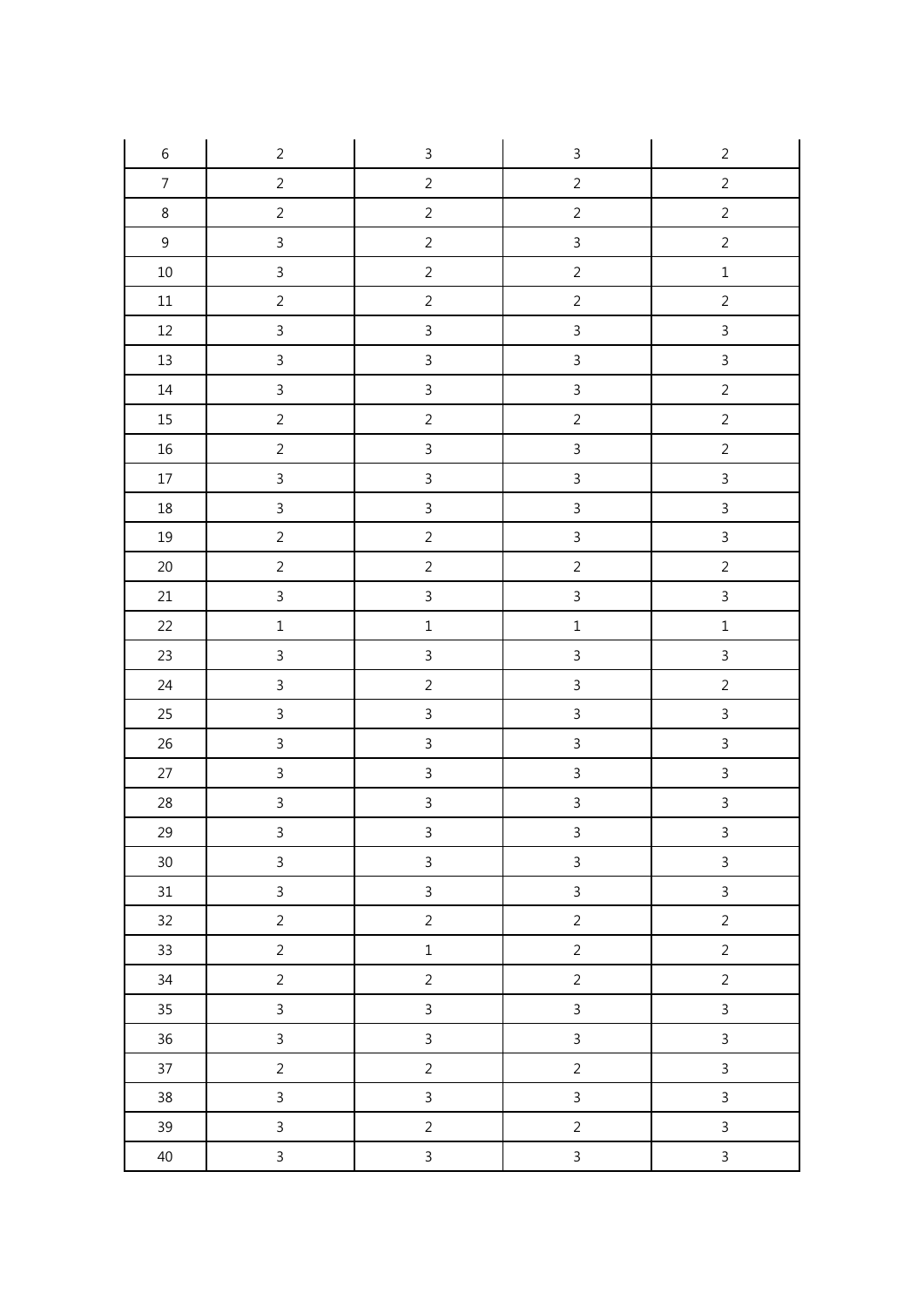| 41     | $\mathbf{3}$   | $\mathsf{3}$   | $\mathsf{3}$            | $\mathsf 3$    |
|--------|----------------|----------------|-------------------------|----------------|
| 42     | $\overline{2}$ | $\overline{2}$ | $\overline{2}$          | $\overline{2}$ |
| 43     | $\overline{2}$ | $\mathbf{3}$   | $\overline{3}$          | $\overline{2}$ |
| $44\,$ | $\overline{2}$ | $\mathbf{3}$   | $\overline{3}$          | $\overline{2}$ |
| 45     | $\mathsf 3$    | $\mathbf{3}$   | $\overline{c}$          | $\overline{2}$ |
| 46     | $\mathsf{3}$   | $\mathbf{3}$   | $\overline{c}$          | $\overline{2}$ |
| $47\,$ | $\overline{2}$ | $\overline{c}$ | $\overline{2}$          | $\overline{2}$ |
| 48     | $\mathsf{3}$   | $\mathbf{3}$   | $\overline{3}$          | $\mathsf{3}$   |
| 49     | $\mathsf{3}$   | $\mathbf{3}$   | $\overline{3}$          | $\overline{3}$ |
| $50\,$ | $\mathsf{3}$   | $\mathbf{3}$   | $\overline{\mathbf{3}}$ | $\overline{3}$ |
| 51     | $\mathsf 3$    | $\mathsf{3}$   | $\overline{\mathbf{3}}$ | $\mathsf{3}$   |
| 52     | $\overline{2}$ | $\sqrt{2}$     | $\overline{c}$          | $\sqrt{2}$     |
| 53     | $\overline{2}$ | $\overline{3}$ | $\overline{\mathbf{3}}$ | $\overline{2}$ |
| 54     | $\mathbf 1$    | $\mathbf 1$    | $\mathbf{1}$            | $\mathbf 1$    |
| 55     | $\sqrt{2}$     | $\overline{2}$ | $\overline{2}$          | $\sqrt{2}$     |
| 56     | $\overline{2}$ | $\overline{2}$ | $\overline{c}$          | $\overline{2}$ |
| 57     | $\overline{c}$ | $\mathfrak{Z}$ | $\overline{3}$          | $\sqrt{2}$     |
| 58     | $\overline{2}$ | $\mathbf 1$    | $\overline{c}$          | $\overline{2}$ |
| 59     | $\mathsf{3}$   | $\mathsf{3}$   | $\overline{3}$          | $\overline{3}$ |

|                | Assessment Learning Goal L2 |                |                |                |              |                |                |           |                |                |                |
|----------------|-----------------------------|----------------|----------------|----------------|--------------|----------------|----------------|-----------|----------------|----------------|----------------|
|                | L21(FIN538)<br>L22(FIN663)  |                |                |                |              |                |                |           |                |                |                |
|                | T1                          | T <sub>2</sub> | T <sub>3</sub> | T <sub>4</sub> | T1           | T <sub>2</sub> | T <sub>3</sub> | <b>T4</b> | T <sub>5</sub> | T <sub>6</sub> | T <sub>7</sub> |
| $\mathbf{1}$   | 8                           | 10             | 10             | 12             | $\mathbf{0}$ | 13             | 11             | 15        | 7              | 3              | 12             |
| 2              | 10                          | 8              | 13             | 11             | 3            | 32             | 22             | 31        | 35             | 39             | 31             |
| $\overline{3}$ | 8                           | 8              | 3              | 3              | 55           | 13             | 25             | 12        | 16             | 16             | 15             |
| N              | 26                          | 26             | 26             | 26             | 58           | 58             | 58             | 58        | 58             | 58             | 58             |
| Avg            | 2.00                        | 1.92           | 1.73           | 1.65           | 2.95         | 2.00           | 2.24           | 1.95      | 2.16           | 2.22           | 2.05           |
| Avg_t          |                             | 1.83           |                |                |              |                |                | 2.22      |                |                |                |

\* Criteria: 1 (Fails to Meet Expectations) 2 (Meets Expectations) 3 (Exceeds Expectations)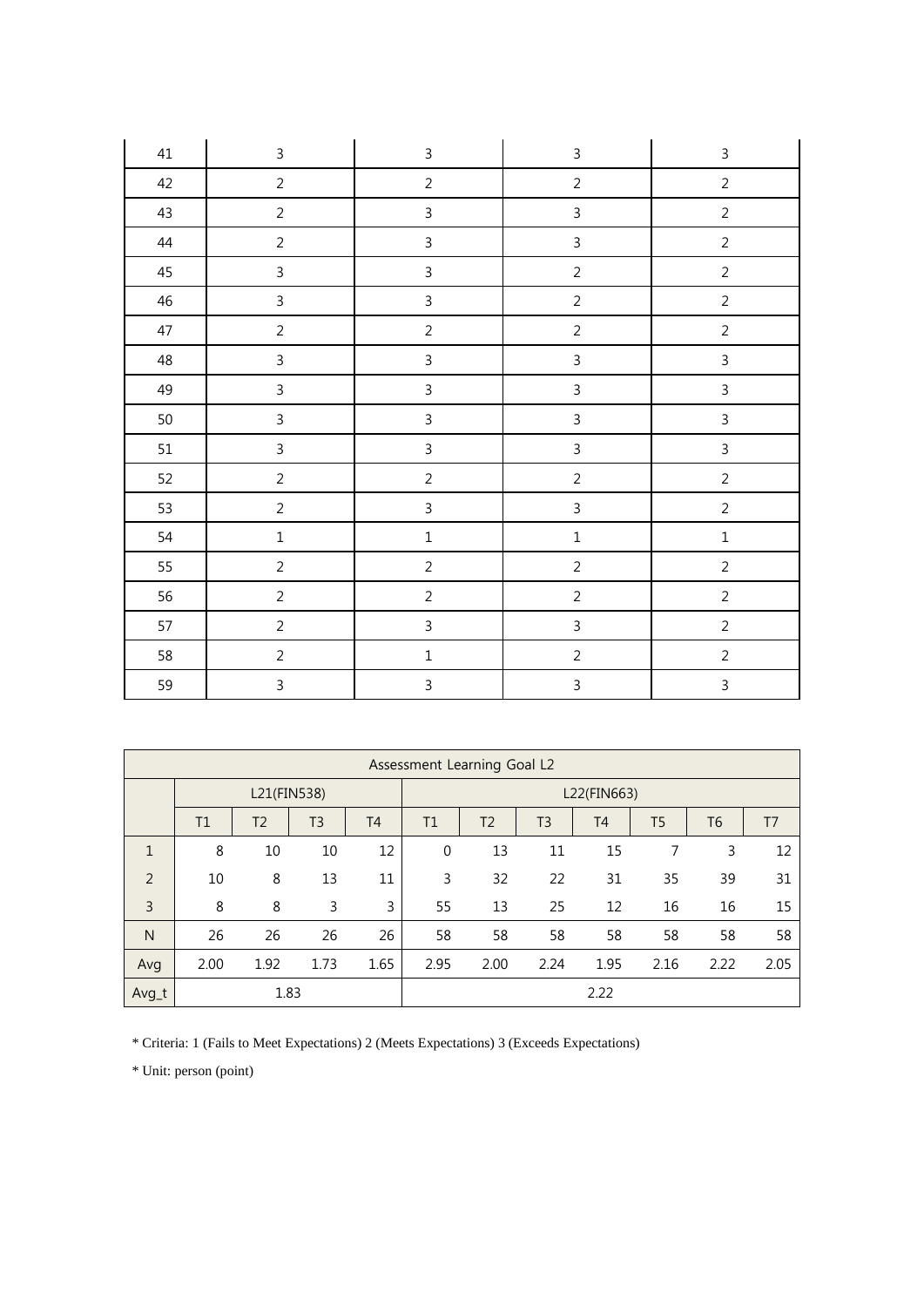| Student          |                |                | L21            |                |
|------------------|----------------|----------------|----------------|----------------|
| $\rm No.$        | $\mathsf{T1}$  | T2             | $T3$           | T4             |
| $\mathbf 1$      | $\overline{2}$ | $\overline{2}$ | $\overline{2}$ | $\overline{2}$ |
| $\overline{2}$   | $\mathbf 1$    | $\mathbf 1$    | $\mathbf 1$    | $\mathbf 1$    |
| $\mathbf{3}$     | $\overline{2}$ | $\overline{2}$ | $\mathbf{1}$   | $\mathbf 1$    |
| $\overline{4}$   | $\overline{3}$ | $\overline{c}$ | $\overline{c}$ | $\overline{2}$ |
| 5                | $\mathfrak{Z}$ | $\overline{3}$ | $\overline{3}$ | $\overline{3}$ |
| $\,$ 6 $\,$      | $\overline{3}$ | $\overline{3}$ | $\overline{3}$ | $\overline{3}$ |
| $\overline{7}$   | $\overline{2}$ | $\mathbf 1$    | $\overline{2}$ | $\overline{2}$ |
| $\bf 8$          | $\overline{3}$ | $\mathbf{3}$   | $\overline{c}$ | $\overline{2}$ |
| $\boldsymbol{9}$ | $\overline{3}$ | $\overline{3}$ | $\overline{2}$ | $\overline{2}$ |
| $10\,$           | $\overline{2}$ | $\overline{c}$ | $\mathbf{1}$   | $\mathbf 1$    |
| $11\,$           | $\mathbf 1$    | $\mathbf 1$    | $\mathbf{1}$   | $\mathbf 1$    |
| $12\,$           | $\mathbf 1$    | $\mathbf 1$    | $\mathbf{1}$   | $\mathbf 1$    |
| $13\,$           | $\overline{3}$ | $\overline{3}$ | $\overline{c}$ | $\overline{2}$ |
| $14\,$           | $\overline{2}$ | $\overline{2}$ | $\overline{2}$ | $\overline{2}$ |
| 15               | $\overline{3}$ | $\overline{2}$ | $\overline{2}$ | $\overline{2}$ |
| $16\,$           | $\mathbf 1$    | $\mathbf 1$    | $\mathbf 1$    | $\mathbf 1$    |
| $17\,$           | $\sqrt{2}$     | $\overline{3}$ | $\overline{c}$ | $\sqrt{2}$     |
| $18\,$           | $\mathbf 1$    | $\mathbf 1$    | $\mathbf{1}$   | $\mathbf 1$    |
| $19\,$           | $\overline{2}$ | $\overline{c}$ | $\mathbf 1$    | $\mathbf 1$    |
| $20\,$           | $\sqrt{2}$     | $\overline{3}$ | $\overline{c}$ | $\overline{c}$ |
| 21               | $\mathbf 1$    | $\mathbf 1$    | $\mathbf 1$    | $\mathbf 1$    |
| 22               | $\mathbf 1$    | $\mathbf 1$    | $\overline{c}$ | $\mathbf 1$    |
| 23               | $\overline{2}$ | $\overline{2}$ | $\overline{2}$ | $\overline{2}$ |
| 24               | $\mathsf{3}$   | $\overline{3}$ | $\mathsf{3}$   | $\mathsf{3}$   |
| 25               | $\mathbf 1$    | $\mathbf 1$    | $\overline{2}$ | $\mathbf 1$    |
| 26               | $\overline{2}$ | $\mathbf 1$    | $\mathbf 1$    | $\mathbf 1$    |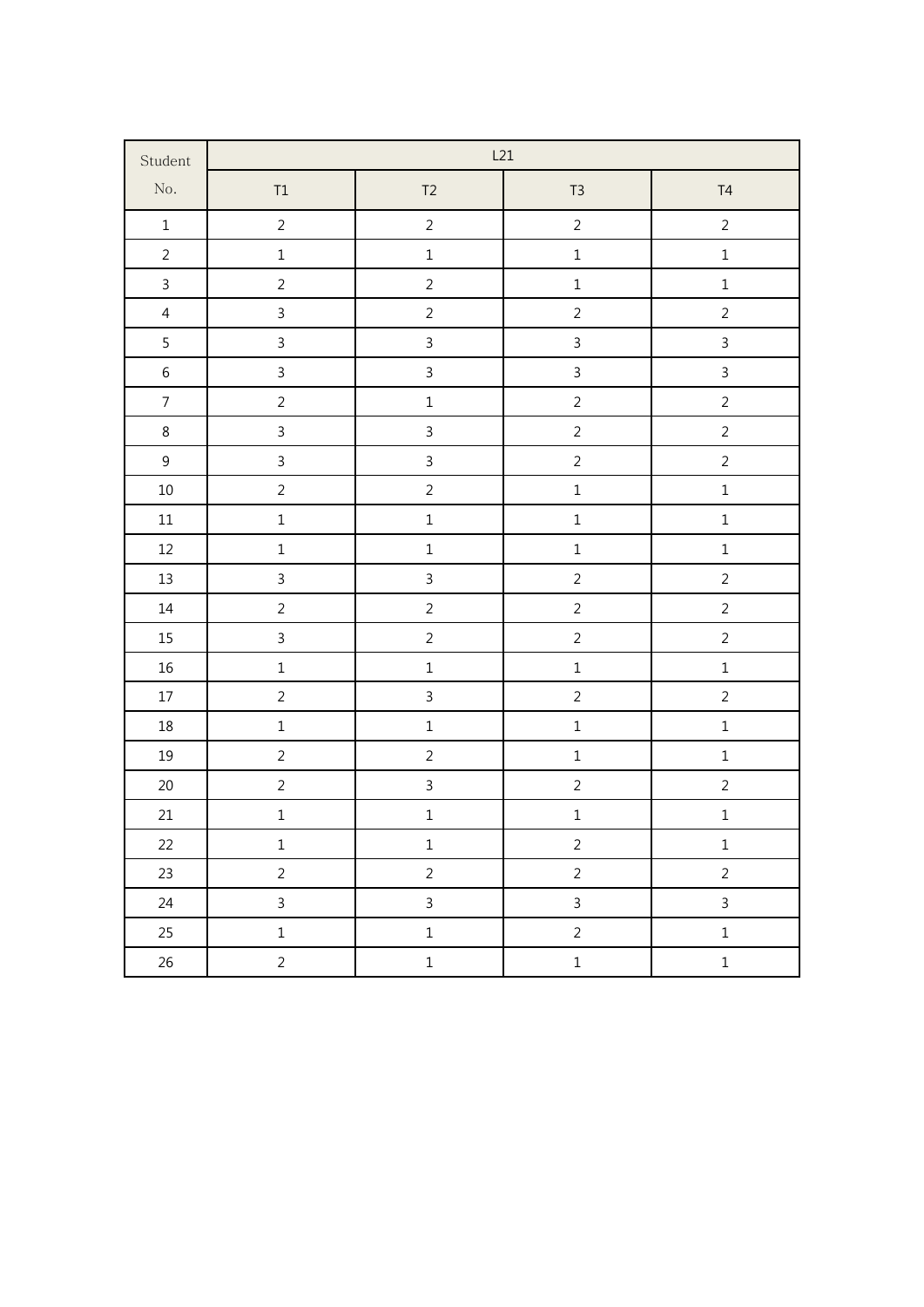| Student          |                |                |                | L22            |                |                |                |
|------------------|----------------|----------------|----------------|----------------|----------------|----------------|----------------|
| No.              | T1             | T <sub>2</sub> | T <sub>3</sub> | $\mathsf{T}4$  | T <sub>5</sub> | T <sub>6</sub> | T7             |
| $\,1\,$          | $\mathsf{3}$   | $\overline{2}$ | $\overline{2}$ | $\mathbf 1$    | $\overline{2}$ | $\overline{2}$ | $\mathsf{3}$   |
| $\overline{2}$   | $\mathbf{3}$   | $\overline{3}$ | $\mathsf{3}$   | $\overline{2}$ | $\overline{2}$ | $\overline{2}$ | $\overline{2}$ |
| $\mathbf{3}$     | $\mathsf{3}$   | $1\,$          | $\mathbf 1$    | $\overline{2}$ | $\overline{2}$ | $\overline{2}$ | $\overline{2}$ |
| $\overline{4}$   | $\overline{3}$ | $\overline{2}$ | $\mathbf 1$    | $\mathbf 1$    | $\overline{2}$ | $\overline{2}$ | $\overline{3}$ |
| 5                | $\mathsf{3}$   | $\overline{2}$ | $\overline{2}$ | $\overline{2}$ | $\overline{2}$ | $\overline{2}$ | $\overline{3}$ |
| $\,6\,$          | $\mathsf{3}$   | $\mathbf{3}$   | $\mathbf{3}$   | $\overline{2}$ | $\mathsf{3}$   | $\overline{2}$ | $\overline{2}$ |
| $\boldsymbol{7}$ | $\mathbf{3}$   | $\overline{2}$ | $\mathsf{3}$   | $\overline{2}$ | $\mathbf 1$    | $\mathbf 1$    | $\sqrt{2}$     |
| $\,8\,$          | $\mathsf{3}$   | $\overline{2}$ | $\overline{2}$ | $\overline{2}$ | $\overline{2}$ | $\mathbf 1$    | $\overline{2}$ |
| $\overline{9}$   | $\mathsf{3}$   | $\mathbf 1$    | $\mathbf 1$    | $\mathbf 1$    | $\mathbf 1$    | $\overline{2}$ | $\mathbf 1$    |
| $10\,$           | $\mathsf{3}$   | $\overline{2}$ | $\mathbf 1$    | $\mathbf 1$    | $\overline{2}$ | $\overline{2}$ | $\overline{2}$ |
| $11\,$           | $\overline{2}$ | $\overline{2}$ | $\overline{2}$ | $\mathbf 1$    | $\overline{2}$ | $\overline{2}$ | $\mathsf{3}$   |
| 12               | $\mathbf{3}$   | $\overline{2}$ | $\overline{2}$ | $\mathbf 1$    | $\mathbf 1$    | $\overline{2}$ | $\sqrt{2}$     |
| 13               | $\mathbf{3}$   | $\mathbf 1$    | $\mathbf 1$    | $\mathbf 1$    | $\overline{2}$ | $\overline{2}$ | $\mathbf 1$    |
| $14\,$           | $\mathsf{3}$   | $\overline{2}$ | $\mathsf{3}$   | $\overline{2}$ | $\mathsf{3}$   | $\overline{3}$ | $\overline{2}$ |
| 15               | $\mathsf{3}$   | $\mathbf{3}$   | $\overline{2}$ | $\overline{2}$ | $\overline{2}$ | $\overline{2}$ | $\overline{2}$ |
| 16               | $\overline{3}$ | $\overline{3}$ | $\mathbf{3}$   | $\mathsf{3}$   | $\overline{2}$ | $\overline{2}$ | $\overline{2}$ |
| $17\,$           | $\mathbf{3}$   | $\overline{2}$ | $\mathbf{3}$   | $\overline{2}$ | $\mathbf{3}$   | $\mathsf{3}$   | $\overline{3}$ |
| 18               | $\mathbf{3}$   | $\overline{2}$ | $\overline{2}$ | $\overline{2}$ | $\overline{2}$ | $\mathsf{3}$   | $\overline{2}$ |
| 19               | $\mathbf{3}$   | $\mathbf 1$    | $\mathsf{3}$   | $\mathbf 1$    | $\overline{2}$ | $\sqrt{2}$     | $\sqrt{2}$     |
| 20               | $\overline{2}$ | $1\,$          | $\mathbf 1$    | $\overline{2}$ | $\overline{2}$ | $\overline{2}$ | $\mathbf 1$    |
| 21               | $\overline{3}$ | $\overline{2}$ | $\mathsf{3}$   | $\overline{2}$ | $\overline{2}$ | $\overline{2}$ | $\overline{2}$ |
| 22               | $\overline{3}$ | $\mathbf{1}$   | $\overline{3}$ | $\overline{3}$ | $\overline{a}$ | $\overline{2}$ | $\mathbf 1$    |
| 23               | $\mathsf{3}$   | $\mathbf 1$    | $\overline{2}$ | $\mathbf 1$    | $\overline{2}$ | $\overline{2}$ | $\overline{2}$ |
| 24               | $\overline{3}$ | $\overline{2}$ | $\overline{2}$ | $\overline{2}$ | $\overline{3}$ | $\overline{3}$ | $\overline{3}$ |
| 25               | $\mathbf{3}$   | $\overline{2}$ | $\overline{2}$ | $\mathbf{3}$   | $\overline{3}$ | $\overline{3}$ | $\overline{2}$ |
| 26               | $\overline{3}$ | $\overline{2}$ | $\overline{2}$ | $\overline{2}$ | $\overline{2}$ | $\overline{2}$ | $\overline{3}$ |
| 27               | $\overline{3}$ | $\overline{a}$ | $\mathbf 1$    | $\overline{3}$ | $\mathbf 1$    | $\overline{a}$ | $\overline{2}$ |
| 28               | $\overline{3}$ | $\overline{3}$ | $\mathbf{3}$   | $\overline{2}$ | $\mathbf{3}$   | $\overline{2}$ | $\mathbf{3}$   |
| 29               | $\overline{3}$ | $\overline{2}$ | $\mathsf{3}$   | $\overline{3}$ | $\overline{3}$ | $\overline{3}$ | $\overline{2}$ |
| 30 <sub>o</sub>  | $\overline{3}$ | $\mathbf{3}$   | $\mathsf{3}$   | $\overline{3}$ | $\overline{2}$ | $\mathbf{3}$   | $\overline{3}$ |
| 31               | $\overline{3}$ | $\mathbf 1$    | $\overline{2}$ | $\mathbf 1$    | $\overline{2}$ | $\overline{2}$ | $\mathbf 1$    |
| 32               | $\mathbf{3}$   | $\overline{2}$ | $\overline{2}$ | $\mathbf 1$    | $\overline{2}$ | $\overline{2}$ | $\mathbf{1}$   |
| 33               | $\overline{2}$ | $\overline{2}$ | $\mathbf{3}$   | $\overline{2}$ | $\overline{2}$ | $\mathbf 1$    | $\overline{3}$ |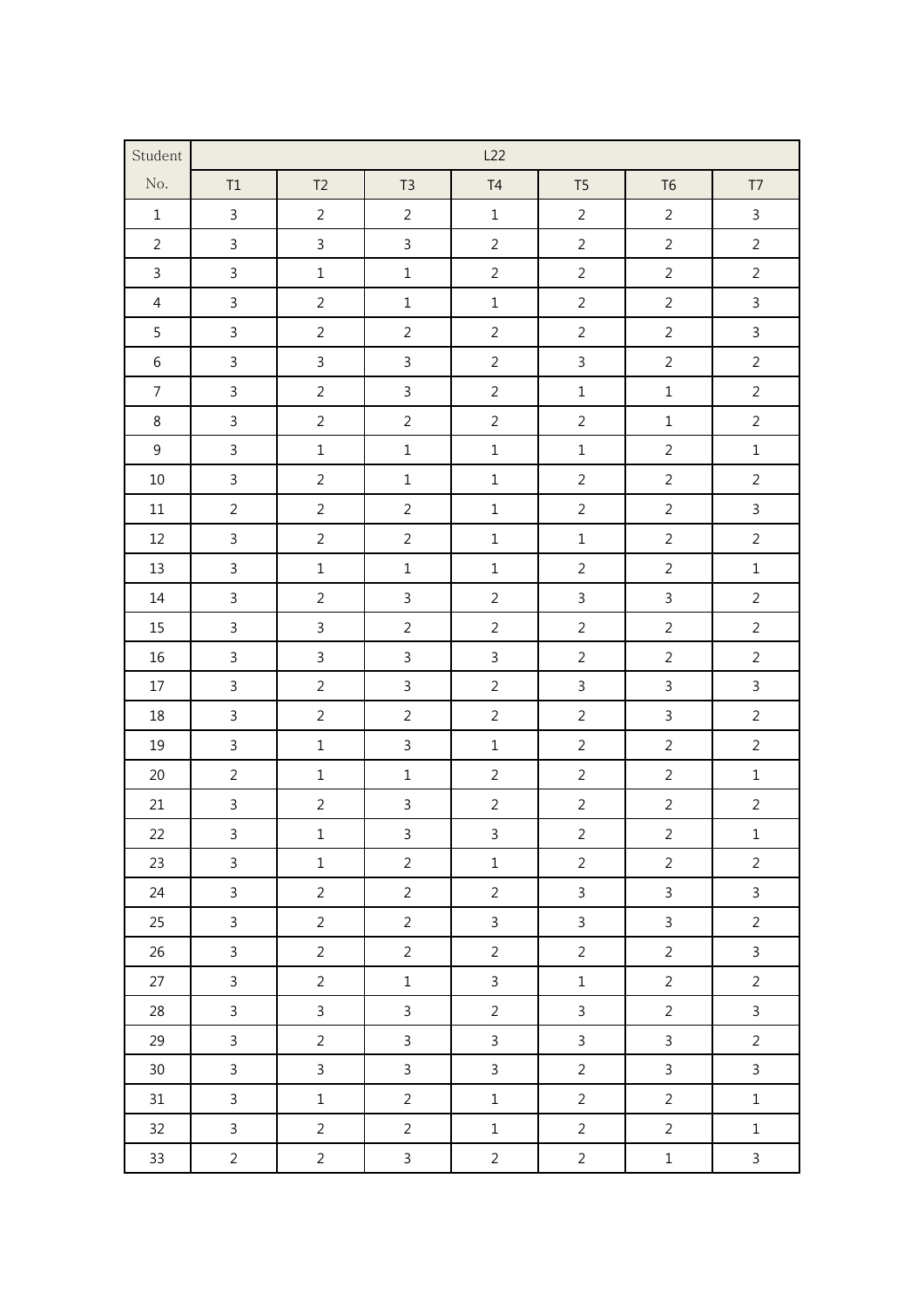| 34     | $\mathsf{3}$   | $\overline{2}$ | $\mathsf{3}$   | $\overline{2}$ | $\overline{2}$ | $\mathsf{3}$   | $\overline{2}$ |
|--------|----------------|----------------|----------------|----------------|----------------|----------------|----------------|
| 35     | $\overline{3}$ | $\overline{2}$ | $\overline{2}$ | $\overline{2}$ | $\overline{3}$ | $\mathsf{3}$   | $\mathbf{3}$   |
| 36     | $\overline{3}$ | $\mathbf 1$    | $\mathbf 1$    | $\overline{2}$ | $\overline{2}$ | $\overline{2}$ | $\mathbf 1$    |
| 37     | $\overline{3}$ | $\mathbf{3}$   | $\mathsf{3}$   | $\overline{3}$ | $\overline{3}$ | $\mathsf{3}$   | $\mathbf{3}$   |
| 38     | $\overline{3}$ | $\mathbf 1$    | $\overline{2}$ | $\mathbf{1}$   | $\overline{2}$ | $\overline{2}$ | $\mathbf 1$    |
| 39     | $\overline{3}$ | $\overline{2}$ | $\mathbf 1$    | $\overline{2}$ | $\mathbf 1$    | $\overline{2}$ | $\mathbf 1$    |
| $40\,$ | $\overline{3}$ | $\overline{2}$ | $\overline{2}$ | $\mathbf 1$    | $\overline{2}$ | $\overline{2}$ | $\mathbf 1$    |
| 41     | $\overline{3}$ | $\overline{2}$ | $\mathsf{3}$   | $\overline{2}$ | $\overline{2}$ | $\overline{2}$ | $\overline{2}$ |
| 42     | $\overline{3}$ | $\overline{2}$ | $\mathsf{3}$   | $\overline{2}$ | $\overline{2}$ | $\overline{2}$ | $\overline{2}$ |
| 43     | $\overline{3}$ | $\mathbf 1$    | $\mathbf 1$    | $\overline{2}$ | $\overline{2}$ | $\overline{3}$ | $\overline{2}$ |
| 44     | $\overline{3}$ | $\overline{2}$ | $\mathbf{3}$   | $\mathsf{3}$   | $\overline{2}$ | $\overline{2}$ | $\overline{2}$ |
| 45     | $\overline{3}$ | $\mathbf{3}$   | $\overline{3}$ | $\overline{3}$ | $\overline{3}$ | $\overline{3}$ | $\overline{3}$ |
| 46     | $\overline{3}$ | $\mathbf 1$    | $\overline{2}$ | $\overline{2}$ | $\mathbf 1$    | $\overline{2}$ | $\mathbf 1$    |
| 47     | $\overline{3}$ | $\overline{2}$ | $\overline{2}$ | $\overline{2}$ | $\overline{2}$ | $\overline{2}$ | $\overline{2}$ |
| 48     | $\overline{3}$ | $\overline{2}$ | $\overline{3}$ | $\overline{2}$ | $\overline{3}$ | $\overline{2}$ | $\overline{2}$ |
| 49     | $\overline{3}$ | $\mathbf{3}$   | $\overline{2}$ | $\overline{2}$ | $\overline{3}$ | $\overline{3}$ | $\overline{2}$ |
| 50     | $\overline{3}$ | $\mathbf{3}$   | $\mathsf{3}$   | $\overline{3}$ | $\mathbf{3}$   | $\overline{3}$ | $\overline{3}$ |
| 51     | $\mathsf{3}$   | $\overline{2}$ | $\overline{2}$ | $\overline{2}$ | $\overline{2}$ | $\overline{2}$ | $\overline{2}$ |
| 52     | $\overline{3}$ | $\mathbf{3}$   | $\mathsf{3}$   | $\overline{3}$ | $\mathbf{3}$   | $\overline{2}$ | $\overline{2}$ |
| 53     | $\mathsf{3}$   | $\overline{2}$ | $\overline{2}$ | $\overline{2}$ | $\overline{2}$ | $\overline{3}$ | $\overline{2}$ |
| 54     | $\overline{3}$ | $\mathbf{1}$   | $\mathbf{1}$   | $\overline{2}$ | $\overline{2}$ | $\overline{2}$ | $\mathbf 1$    |
| 55     | $\overline{3}$ | $\overline{2}$ | $\overline{2}$ | $\mathbf{1}$   | $\mathbf 1$    | $\overline{3}$ | $\overline{2}$ |
| 56     | $\mathsf{3}$   | $\overline{2}$ | $\mathsf{3}$   | $\mathbf{1}$   | $\overline{2}$ | $\overline{2}$ | $\overline{2}$ |
| 57     | $\overline{3}$ | $\mathbf{3}$   | $\mathbf{3}$   | $\mathbf{3}$   | $\mathsf{3}$   | $\overline{2}$ | $\mathbf{3}$   |
| 58     | $\overline{3}$ | $\mathbf{3}$   | $\overline{3}$ | $\overline{2}$ | $\overline{3}$ | $\overline{2}$ | $\overline{c}$ |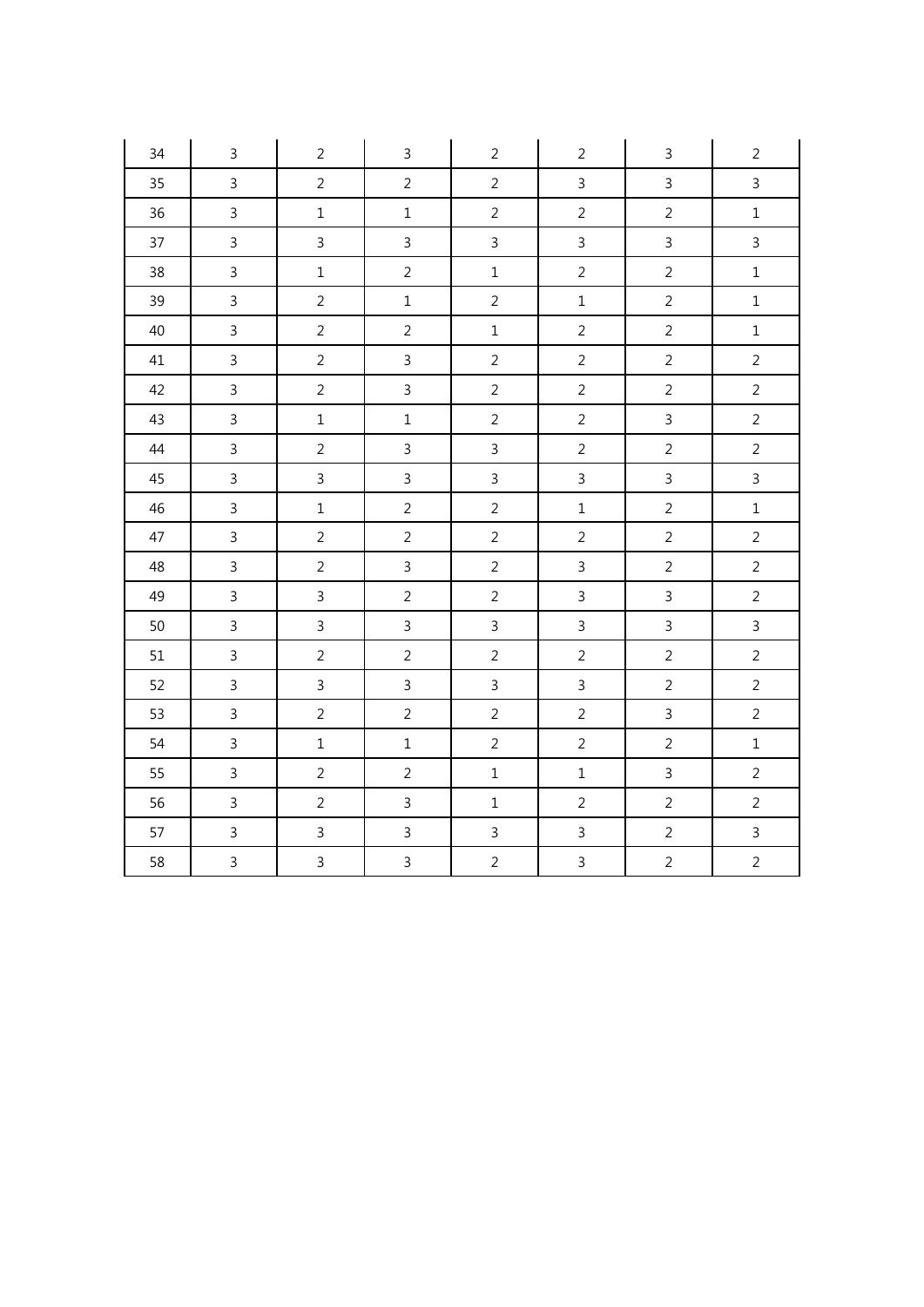|               | Assessment Learning Goal L3 |                |                |           |              |                |                |             |                |  |
|---------------|-----------------------------|----------------|----------------|-----------|--------------|----------------|----------------|-------------|----------------|--|
|               | L31(FIN689)                 |                |                |           | L32(FIN663)  |                |                |             | L33(FIN600)    |  |
|               | T1                          | T <sub>2</sub> | T <sub>3</sub> | <b>T4</b> | T1           | T <sub>2</sub> | T <sub>3</sub> | T1          | T <sub>2</sub> |  |
| 1             | $\mathbf 0$                 | 1              |                | $\Omega$  | $\mathbf{0}$ | $\mathbf 0$    | 0              | $\mathbf 0$ | 0              |  |
| $\mathcal{P}$ | 8                           | 12             | 11             | 10        | 6            | 4              | 7              | 12          | 9              |  |
| 3             | 25                          | 20             | 21             | 23        | 15           | 17             | 14             | 21          | 24             |  |
| N             | 33                          | 33             | 33             | 33        | 21           | 21             | 21             | 33          | 33             |  |
| Avg           | 2.76                        | 2.58           | 2.61           | 2.70      | 2.71         | 2.81           | 2.67           | 2.64        | 2.73           |  |
| Avg_t         |                             |                | 2.66           |           |              | 2.73           |                | 2.68        |                |  |

\* Criteria: 1 (Fails to Meet Expectations) 2 (Meets Expectations) 3 (Exceeds Expectations)

| Student          |                |                | L31            |                |  |  |  |
|------------------|----------------|----------------|----------------|----------------|--|--|--|
| No.              | $\mathsf{T1}$  | T2             | $T3$           | $\mathsf{T}4$  |  |  |  |
| $\,1\,$          | $\mathbf{3}$   | $\mathbf{3}$   | $\mathfrak{Z}$ | $\mathfrak{Z}$ |  |  |  |
| $\overline{2}$   | $\overline{2}$ | $\mathbf 1$    | $\overline{2}$ | $\overline{3}$ |  |  |  |
| $\overline{3}$   | $\overline{2}$ | $\overline{2}$ | $\overline{2}$ | $\overline{2}$ |  |  |  |
| $\overline{4}$   | $\overline{2}$ | $\overline{2}$ | $\overline{2}$ | $\overline{2}$ |  |  |  |
| $\overline{5}$   | $\mathbf{3}$   | $\overline{3}$ | $\overline{3}$ | $\mathfrak{Z}$ |  |  |  |
| $\,$ 6 $\,$      | $\overline{2}$ | $\overline{2}$ | $\sqrt{2}$     | $\overline{3}$ |  |  |  |
| $\boldsymbol{7}$ | $\overline{2}$ | $\overline{2}$ | $\overline{2}$ | $\overline{2}$ |  |  |  |
| $\,8\,$          | $\overline{2}$ | $\overline{2}$ | $\overline{2}$ | $\overline{2}$ |  |  |  |
| $\mathsf 9$      | $\mathsf{3}$   | $\overline{3}$ | $\mathbf 1$    | $\overline{2}$ |  |  |  |
| $10\,$           | $\overline{3}$ | $\overline{3}$ | $\overline{3}$ | $\overline{3}$ |  |  |  |
| $11\,$           | $\mathsf{3}$   | $\overline{3}$ | $\overline{3}$ | $\overline{3}$ |  |  |  |
| $12\,$           | $\overline{3}$ | $\overline{3}$ | $\overline{3}$ | $\overline{3}$ |  |  |  |
| $13\,$           | $\mathsf{3}$   | $\mathfrak{Z}$ | $\overline{3}$ | $\overline{3}$ |  |  |  |
| $14\,$           | $\mathsf{3}$   | $\overline{3}$ | $\overline{3}$ | $\overline{3}$ |  |  |  |
| $15\,$           | $\mathsf{3}$   | $\overline{3}$ | $\overline{3}$ | $\mathfrak{Z}$ |  |  |  |
| $16\,$           | $\mathsf{3}$   | $\overline{2}$ | $\overline{2}$ | $\overline{2}$ |  |  |  |
| $17\,$           | $\overline{3}$ | $\overline{3}$ | $\overline{3}$ | $\overline{3}$ |  |  |  |
| $18\,$           | $\mathsf{3}$   | $\overline{3}$ | $\overline{c}$ | $\overline{c}$ |  |  |  |
| $19\,$           | $\mathsf{3}$   | $\overline{3}$ | $\overline{3}$ | $\overline{3}$ |  |  |  |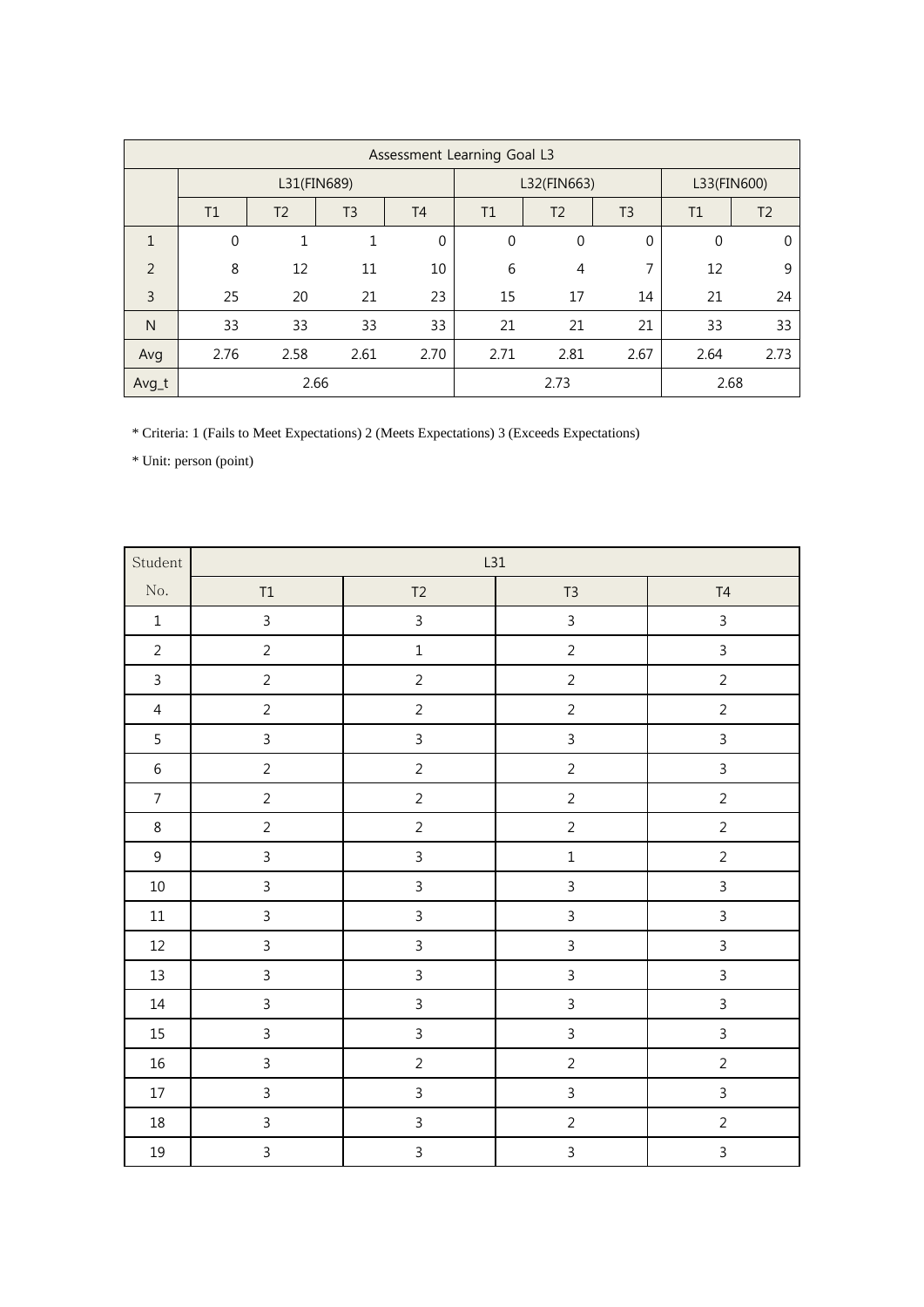| 20     | $\mathbf{3}$   | $\mathsf{3}$   | $\mathsf 3$    | $\overline{2}$ |
|--------|----------------|----------------|----------------|----------------|
| 21     | 3              | $\overline{2}$ | $\overline{2}$ | $\overline{2}$ |
| 22     | 3              | $\overline{2}$ | $\mathsf 3$    | 3              |
| 23     | $\mathbf{3}$   | $\mathbf{3}$   | $\mathsf 3$    | $\mathsf{3}$   |
| 24     | 3              | $\mathsf{3}$   | $\mathsf 3$    | 3              |
| 25     | $\overline{2}$ | $\overline{2}$ | $\overline{2}$ | 3              |
| $26\,$ | $\mathbf{3}$   | $\overline{2}$ | $\mathsf 3$    | $\mathsf{3}$   |
| 27     | $\mathbf{3}$   | $\overline{2}$ | $\mathsf 3$    | $\mathsf 3$    |
| 28     | $\overline{2}$ | $\overline{2}$ | $\overline{2}$ | $\overline{2}$ |
| 29     | $\mathsf{3}$   | $\mathsf{3}$   | $\mathsf 3$    | $\mathsf{3}$   |
| $30\,$ | 3              | $\mathsf{3}$   | $\mathsf 3$    | $\mathbf{3}$   |
| $31\,$ | 3              | 3              | $\mathsf 3$    | 3              |
| 32     | 3              | $\mathsf 3$    | $\mathsf 3$    | $\mathsf 3$    |
| 33     | 3              | 3              | $\mathbf{3}$   | 3              |

| Student        |                         | L32                     |                |
|----------------|-------------------------|-------------------------|----------------|
| $\rm No.$      | $\mathsf{T1}$           | $T2$                    | $T3$           |
| $\mathbf 1$    | 3                       | $\mathsf{3}$            | $\overline{3}$ |
| $\overline{2}$ | 3                       | 3                       | $\mathsf{3}$   |
| $\mathbf{3}$   | $\mathfrak{Z}$          | $\overline{\mathbf{3}}$ | $\overline{3}$ |
| $\overline{4}$ | $\overline{c}$          | $\overline{2}$          | $\sqrt{2}$     |
| 5              | $\overline{c}$          | $\overline{c}$          | $\overline{c}$ |
| $\,$ 6 $\,$    | $\overline{\mathbf{3}}$ | $\overline{3}$          | $\overline{3}$ |
| $\overline{7}$ | $\overline{3}$          | $\overline{3}$          | $\overline{3}$ |
| $\,8\,$        | $\overline{3}$          | $\overline{\mathbf{3}}$ | $\mathsf 3$    |
| $\mathsf 9$    | $\overline{c}$          | $\overline{3}$          | $\overline{c}$ |
| $10\,$         | $\overline{c}$          | $\overline{\mathbf{3}}$ | $\overline{c}$ |
| $11\,$         | $\overline{3}$          | $\overline{\mathbf{3}}$ | $\overline{c}$ |
| $12\,$         | $\overline{3}$          | $\overline{\mathbf{3}}$ | $\overline{3}$ |
| 13             | $\overline{c}$          | $\overline{c}$          | $\overline{c}$ |
| $14\,$         | $\overline{c}$          | $\overline{c}$          | $\overline{c}$ |
| $15\,$         | $\mathsf{3}$            | 3                       | $\mathsf{3}$   |
| $16\,$         | 3                       | $\mathsf{3}$            | $\mathsf{3}$   |
| $17\,$         | $\overline{3}$          | $\overline{3}$          | $\overline{3}$ |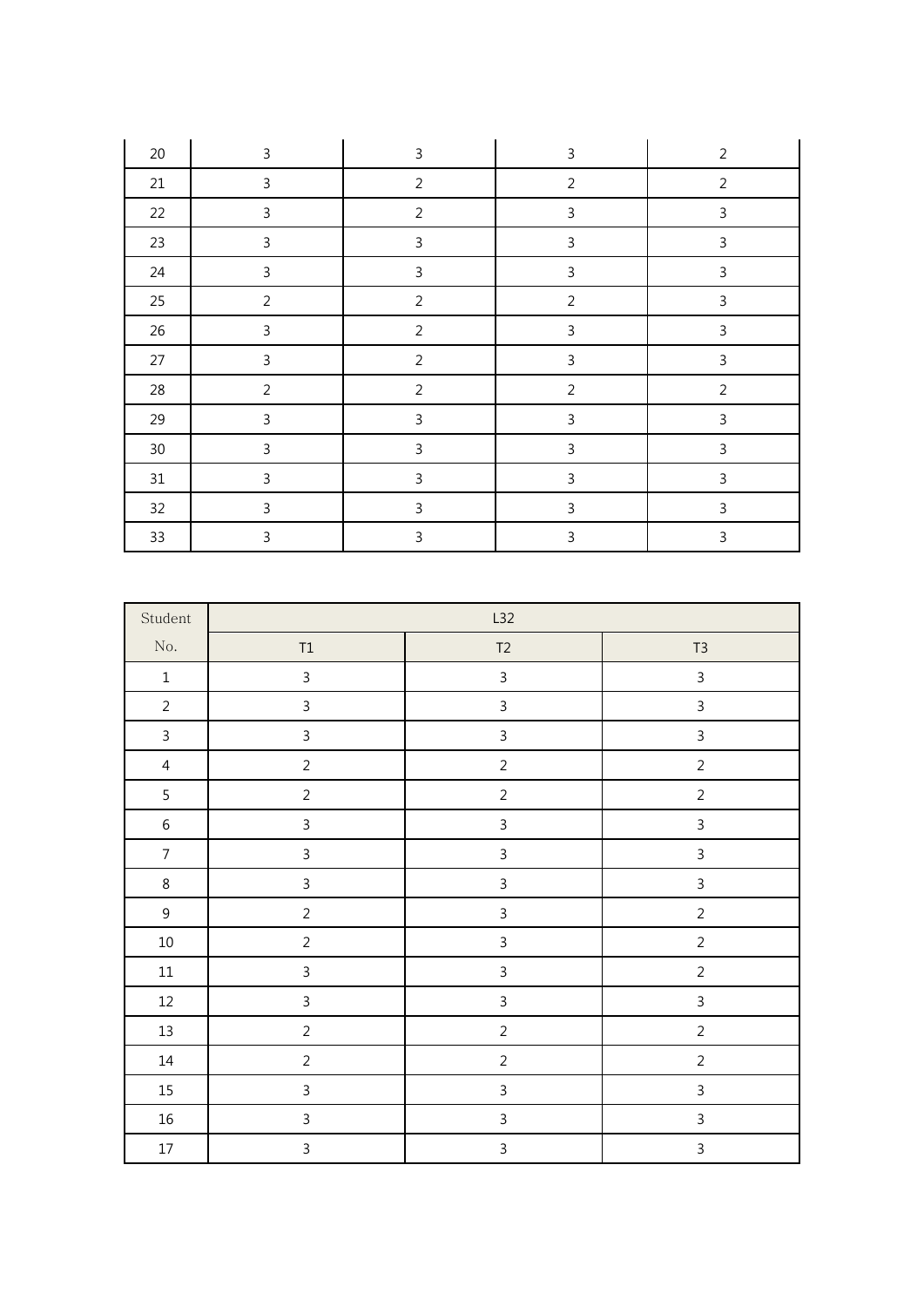| 1 C |  |  |
|-----|--|--|
|     |  |  |
|     |  |  |

| Student No.    |                         | L33            |  |  |
|----------------|-------------------------|----------------|--|--|
|                | $\mathsf{T1}$           | $T2$           |  |  |
| $\mathbf 1$    | $\overline{3}$          | $\overline{3}$ |  |  |
| $\overline{c}$ | $\overline{a}$          | $\overline{2}$ |  |  |
| $\overline{3}$ | $\overline{2}$          | $\overline{2}$ |  |  |
| $\overline{4}$ | $\overline{c}$          | $\overline{c}$ |  |  |
| 5              | $\overline{3}$          | $\overline{3}$ |  |  |
| $\sqrt{6}$     | $\overline{c}$          | $\mathfrak{Z}$ |  |  |
| $\overline{7}$ | $\overline{c}$          | $\overline{c}$ |  |  |
| $\,8\,$        | $\overline{2}$          | $\overline{c}$ |  |  |
| $\mathsf 9$    | $\overline{a}$          | $\overline{a}$ |  |  |
| $10\,$         | $\overline{3}$          | $\overline{3}$ |  |  |
| $11\,$         | $\overline{3}$          | $\overline{3}$ |  |  |
| $12\,$         | $\overline{\mathbf{3}}$ | $\mathfrak{Z}$ |  |  |
| 13             | $\overline{3}$          | $\overline{3}$ |  |  |
| $14\,$         | $\overline{3}$          | $\mathbf{3}$   |  |  |
| $15\,$         | $\overline{3}$          | $\mathbf{3}$   |  |  |
| $16\,$         | $\overline{3}$          | $\overline{3}$ |  |  |
| $17\,$         | $\overline{3}$          | $\overline{3}$ |  |  |
| $18\,$         | $\overline{c}$          | $\mathfrak{Z}$ |  |  |
| $19\,$         | $\overline{3}$          | $\overline{3}$ |  |  |
| $20\,$         | $\overline{3}$          | $\mathbf{3}$   |  |  |
| $21\,$         | $\overline{c}$          | $\overline{c}$ |  |  |
| 22             | $\overline{a}$          | $\overline{3}$ |  |  |
| 23             | $\overline{3}$          | $\mathbf{3}$   |  |  |
| $24\,$         | $\mathbf{3}$            | $\mathbf{3}$   |  |  |
| 25             | $\overline{2}$          | $\overline{2}$ |  |  |
| 26             | $\overline{3}$          | $\overline{3}$ |  |  |
| 27             | $\overline{3}$          | $\mathbf{3}$   |  |  |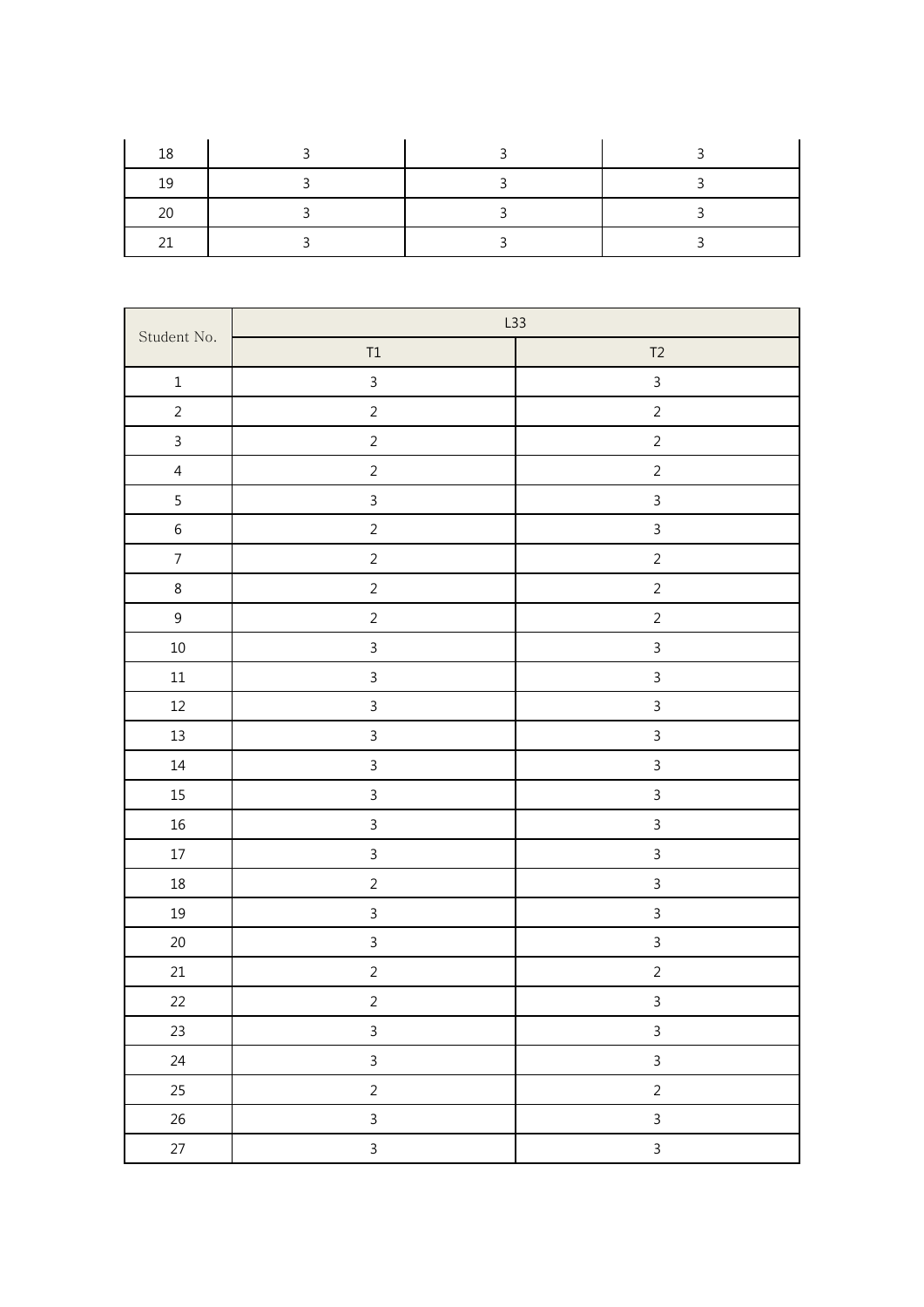| 28 |  |
|----|--|
| 29 |  |
| 30 |  |
| 31 |  |
| 32 |  |
| 33 |  |

|              | Assessment Learning Goal L4 |                |                |                |                |                |                |  |  |
|--------------|-----------------------------|----------------|----------------|----------------|----------------|----------------|----------------|--|--|
|              |                             |                | L41(FIN510)    |                |                |                | L42(FIN510)    |  |  |
|              | T1                          | T <sub>2</sub> | T <sub>3</sub> | T <sub>4</sub> | T <sub>5</sub> | T1             | T <sub>2</sub> |  |  |
| $\mathbf{1}$ | 1                           | $\overline{2}$ | 3              | 8              | 19             | $\overline{2}$ | 2              |  |  |
| 2            | 38                          | 37             | 45             | 43             | 35             | 46             | 46             |  |  |
| 3            | 20                          | 20             | 11             | 8              | 5              | 11             | 11             |  |  |
| N            | 59                          | 59             | 59             | 59             | 59             | 59             | 59             |  |  |
| Avg          | 2.32                        | 2.31           | 2.14           | 2.00           | 1.76           | 2.15           | 2.15           |  |  |
| Avg_t        |                             |                | 2.11           |                |                |                | 2.15           |  |  |

\* Criteria: 1 (Fails to Meet Expectations) 2 (Meets Expectations) 3 (Exceeds Expectations)

| Student         | L41                         |                   |                |                |                |
|-----------------|-----------------------------|-------------------|----------------|----------------|----------------|
| No.             | T <sub>1</sub>              | T2                | T <sub>3</sub> | T <sub>4</sub> | T <sub>5</sub> |
| 1               | 3                           | 3                 | 3              | 3              | 3              |
| $\overline{2}$  | $\overline{2}$              | $\overline{2}$    | $\overline{2}$ | $\overline{2}$ | $\overline{2}$ |
| 3               | 3                           | 3                 | 3              | 3              | 3              |
| $\overline{4}$  | 3                           | 3                 | 3              | $\overline{2}$ | $\overline{2}$ |
| $\overline{5}$  | 3                           | 3                 | $\overline{2}$ | $\overline{2}$ | $\overline{2}$ |
| $6\phantom{.}6$ | 3                           | 3                 | $\overline{2}$ | $\overline{2}$ | $\overline{2}$ |
| 7               | $\overline{2}$              | $\overline{2}$    | $\overline{2}$ | $\overline{2}$ | $\overline{2}$ |
| 8               | 3                           | 3                 | 3              | 3              | 3              |
| 9               | $\mathcal{D}_{\mathcal{L}}$ | $\mathcal{D}_{1}$ | $\mathcal{D}$  | $\overline{2}$ | 2              |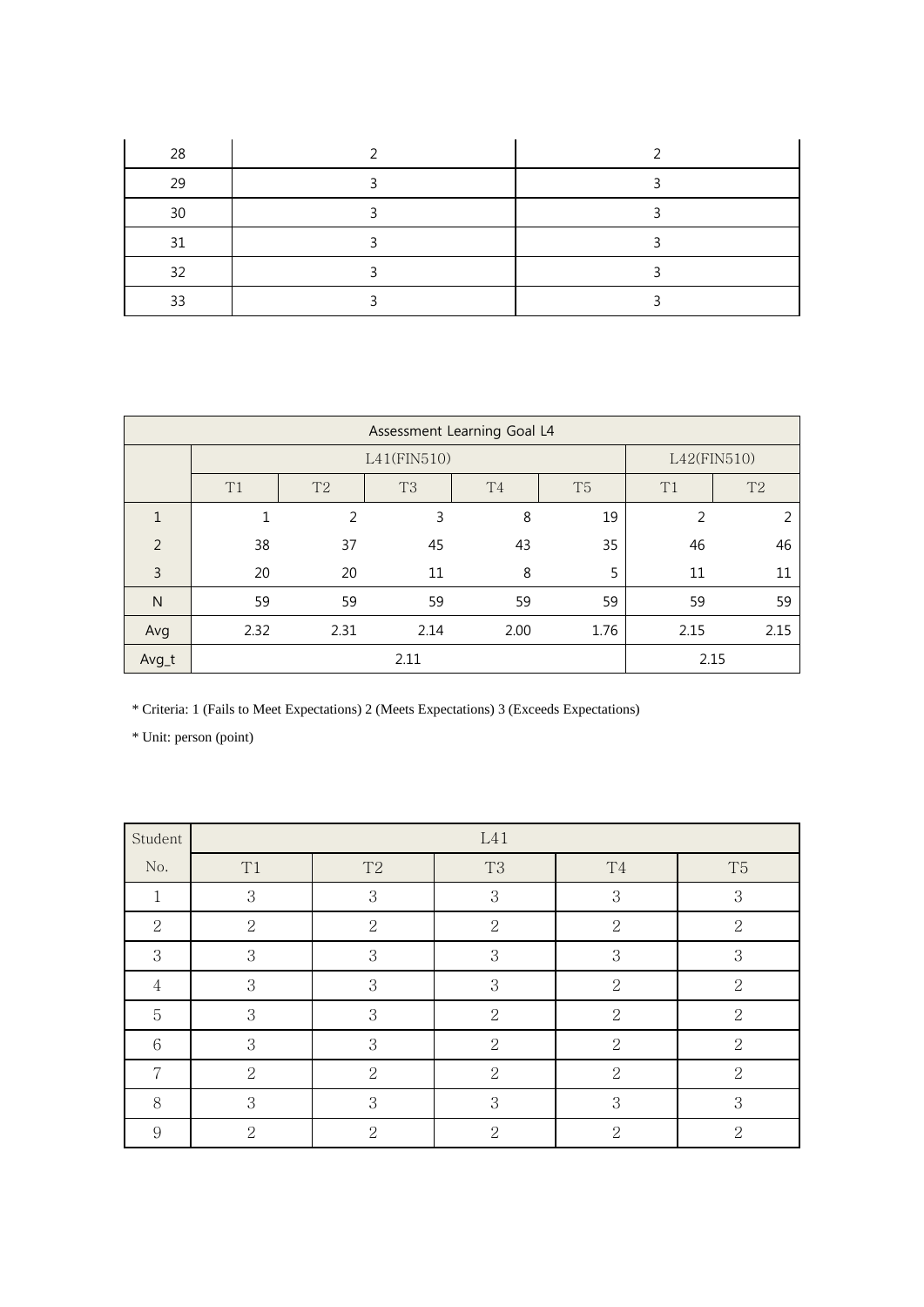| 10          | $\,3$          | $\,3$          | $\,3$          | $\,3$          | $\boldsymbol{3}$ |
|-------------|----------------|----------------|----------------|----------------|------------------|
| $11\,$      | $\overline{3}$ | $\,3$          | $\mathfrak{S}$ | $\overline{2}$ | $\overline{2}$   |
| 12          | $\overline{2}$ | $\sqrt{2}$     | $\sqrt{2}$     | $\sqrt{2}$     | $\overline{2}$   |
| $13\,$      | $\overline{3}$ | $\,3$          | $\mathbf{3}$   | $\overline{2}$ | $\overline{2}$   |
| $14\,$      | $\overline{2}$ | $\sqrt{2}$     | $\overline{2}$ | $\overline{2}$ | $\,1$            |
| $15\,$      | $\overline{2}$ | $\overline{2}$ | $\overline{2}$ | $\overline{2}$ | $\overline{2}$   |
| $16\,$      | $\overline{2}$ | $\sqrt{2}$     | $\overline{2}$ | $\sqrt{2}$     | $\,1$            |
| $17\,$      | $\overline{3}$ | $\mathbf{3}$   | $\overline{2}$ | $\overline{2}$ | $\overline{2}$   |
| 18          | $\overline{2}$ | $\sqrt{2}$     | $\overline{2}$ | $\overline{2}$ | $\,1$            |
| 19          | $\overline{2}$ | $\overline{2}$ | $\overline{2}$ | $\overline{2}$ | $\overline{2}$   |
| $20\,$      | $\overline{2}$ | $\overline{2}$ | $\overline{2}$ | $\,1$          | $\,1$            |
| $21\,$      | $\overline{2}$ | $\overline{2}$ | $\overline{2}$ | $\overline{2}$ | $\overline{2}$   |
| $22\,$      | $\overline{2}$ | $\overline{2}$ | $\overline{2}$ | $\overline{2}$ | $\,1$            |
| $23\,$      | $\overline{3}$ | $\,3$          | $\overline{2}$ | $\overline{2}$ | $\overline{2}$   |
| $24\,$      | $\overline{2}$ | $\sqrt{2}$     | $\sqrt{2}$     | $\overline{2}$ | $\overline{2}$   |
| $25\,$      | $\overline{3}$ | $\overline{3}$ | $\overline{2}$ | $\overline{2}$ | $\overline{2}$   |
| $26\,$      | $\overline{2}$ | $\sqrt{2}$     | $\overline{2}$ | $\overline{2}$ | $\overline{2}$   |
| $27\,$      | $\overline{2}$ | $\overline{2}$ | $\overline{2}$ | $\overline{2}$ | $\,1$            |
| $28\,$      | $\overline{3}$ | $\,3$          | $\overline{2}$ | $\overline{2}$ | $\overline{2}$   |
| $\rm 29$    | $\overline{2}$ | $\overline{2}$ | $\overline{2}$ | $\overline{2}$ | $\overline{2}$   |
| 30          | $\overline{2}$ | $\sqrt{2}$     | $\overline{2}$ | $\overline{2}$ | $\mathbf 1$      |
| $31\,$      | $\overline{3}$ | $\,3$          | $\overline{2}$ | $\sqrt{2}$     | $\overline{2}$   |
| $32\,$      | $\overline{3}$ | $\overline{3}$ | $\overline{3}$ | $\overline{3}$ | $\overline{2}$   |
| 33          | $\overline{2}$ | $\overline{2}$ | $\overline{2}$ | $\,1$          | $\,1$            |
| $34\,$      | $\overline{2}$ | $\,1$          | $\,1$          | $\,1$          | $\,1$            |
| 35          | $\overline{2}$ | $\overline{2}$ | $\overline{2}$ | $\overline{2}$ | $1\,$            |
| 36          | $\overline{2}$ | $\sqrt{2}$     | $\sqrt{2}$     | $\sqrt{2}$     | $\overline{2}$   |
| $37\,$      | $\overline{3}$ | $\mathbf{3}$   | $\overline{2}$ | $\overline{2}$ | $\overline{2}$   |
| $38\,$      | $\overline{3}$ | $\overline{3}$ | $\overline{2}$ | $\overline{2}$ | $\overline{2}$   |
| $39\,$      | $\overline{2}$ | $\sqrt{2}$     | $\,1$          | $\,1$          | $\,1$            |
| 40          | $\overline{2}$ | $\overline{2}$ | $\overline{2}$ | $\sqrt{2}$     | $\overline{c}$   |
| $4\sqrt{1}$ | $\overline{2}$ | $\sqrt{2}$     | $\overline{2}$ | $\overline{2}$ | $\overline{2}$   |
| $42\,$      | $\overline{2}$ | $\sqrt{2}$     | $\overline{2}$ | $\sqrt{2}$     | $\,1$            |
| $43\,$      | $\overline{2}$ | $\sqrt{2}$     | $\overline{2}$ | $\sqrt{2}$     | $\overline{2}$   |
| $\rm 44$    | $\overline{2}$ | $\overline{2}$ | $\sqrt{2}$     | $\overline{2}$ | $\overline{2}$   |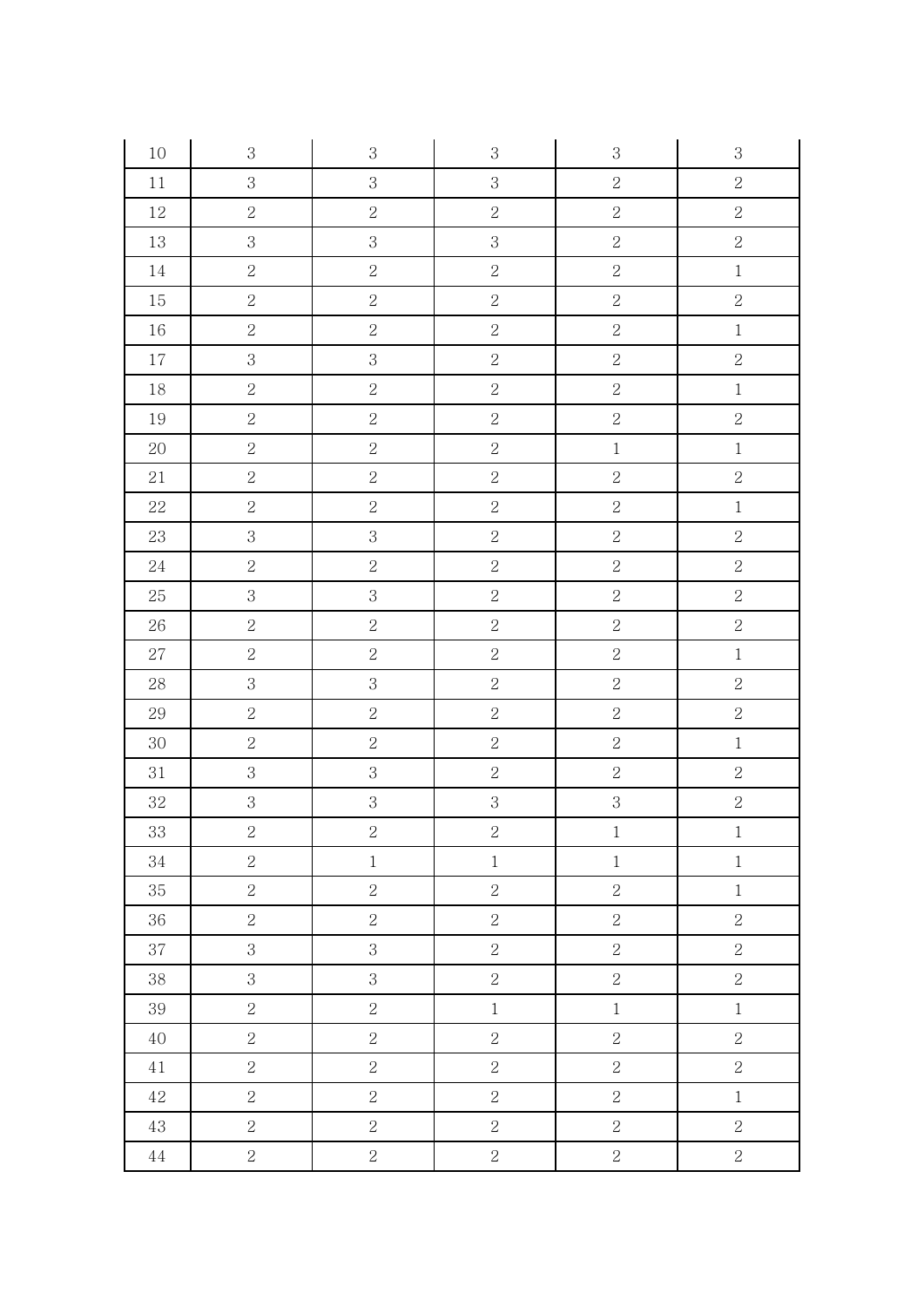| 45     | $\sqrt{2}$     | $\sqrt{2}$     | $\overline{2}$ | $\mathbf{1}$   | $\,1$          |
|--------|----------------|----------------|----------------|----------------|----------------|
| $46\,$ | $\sqrt{3}$     | $\mathbf 3$    | $\sqrt{3}$     | 3              | $\sqrt{3}$     |
| $47\,$ | $\overline{2}$ | $\overline{2}$ | $\overline{2}$ | $1\,$          | $\,1$          |
| $48\,$ | $\sqrt{2}$     | $\sqrt{2}$     | $\sqrt{2}$     | $\overline{2}$ | $\,1$          |
| $49\,$ | $\sqrt{2}$     | $\sqrt{2}$     | $\overline{2}$ | $\overline{2}$ | $\sqrt{2}$     |
| 50     | $\,3$          | $\mathbf{3}$   | $\,3$          | 3              | $\sqrt{2}$     |
| $51\,$ | $\overline{2}$ | $\overline{2}$ | $\overline{2}$ | $\overline{2}$ | $\sqrt{2}$     |
| $52\,$ | $\sqrt{2}$     | $\sqrt{2}$     | $\sqrt{2}$     | $\,1\,$        | $\,1$          |
| 53     | $\sqrt{2}$     | $\sqrt{2}$     | $\overline{2}$ | $\overline{2}$ | $1\,$          |
| 54     | $\overline{2}$ | $\overline{2}$ | $\overline{2}$ | $\overline{2}$ | $\overline{2}$ |
| 55     | $\,1$          | $\,1$          | $\mathbf{1}$   | $\,1\,$        | $\,1\,$        |
| $56\,$ | $\sqrt{2}$     | $\sqrt{2}$     | $\sqrt{2}$     | $\sqrt{2}$     | $\sqrt{2}$     |
| $57\,$ | $\sqrt{2}$     | $\sqrt{2}$     | $\overline{2}$ | $\overline{2}$ | $\,1$          |
| $58\,$ | $\sqrt{2}$     | $\sqrt{2}$     | $\overline{2}$ | $\overline{2}$ | $\sqrt{2}$     |
| 59     | 3              | 3              | 3              | 3              | $\sqrt{2}$     |

|                  | $\mbox{L}42$   |                |  |
|------------------|----------------|----------------|--|
| Student No.      | $\rm T1$       | $\mathrm{T}2$  |  |
| $\,1\,$          | $\,3$          | $\,3$          |  |
| $\sqrt{2}$       | $\sqrt{2}$     | $\overline{2}$ |  |
| $\,3$            | $\,3$          | $\,3$          |  |
| $\sqrt{4}$       | $\,3$          | 3              |  |
| $\mathbf 5$      | $\sqrt{2}$     | $\overline{2}$ |  |
| $\,6$            | $\sqrt{2}$     | $\sqrt{2}$     |  |
| $\overline{7}$   | $\overline{2}$ | $\overline{2}$ |  |
| $8\,$            | $\,3$          | $\,3$          |  |
| $\boldsymbol{9}$ | $\sqrt{2}$     | $\sqrt{2}$     |  |
| $10\,$           | $\,3$          | $\,3$          |  |
| $11\,$           | $\,3$          | $\,3$          |  |
| $12\,$           | $\sqrt{2}$     | $\sqrt{2}$     |  |
| $13\,$           | $\,3$          | $\,3$          |  |
| $14\,$           | $\sqrt{2}$     | $\sqrt{2}$     |  |
| $15\,$           | $\overline{2}$ | $\overline{2}$ |  |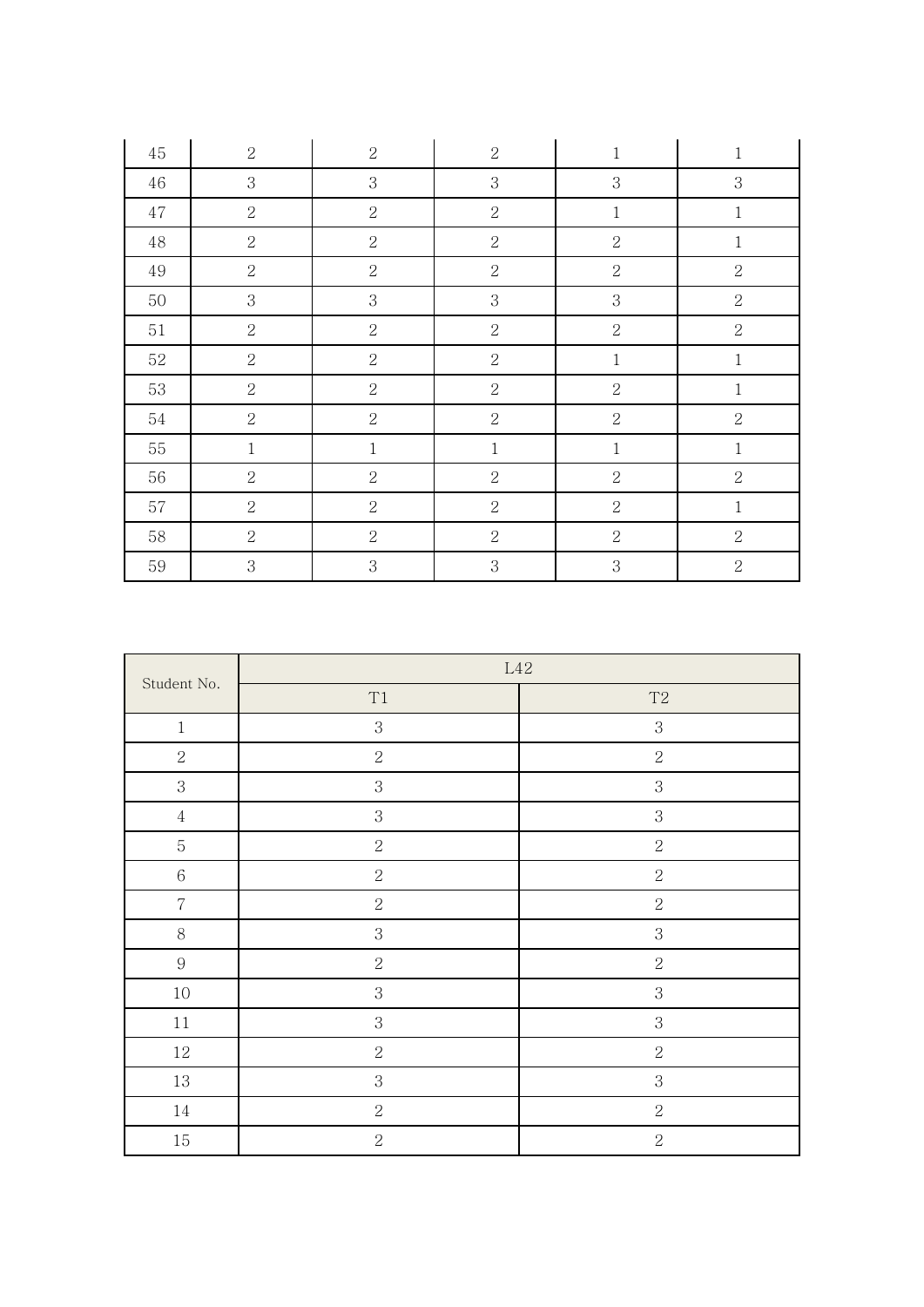| $16\,$   | $\sqrt{2}$     | $\sqrt{2}$     |
|----------|----------------|----------------|
| $17\,$   | $\sqrt{2}$     | $\sqrt{2}$     |
| $18\,$   | $\overline{2}$ | $\sqrt{2}$     |
| $19\,$   | $\sqrt{2}$     | $\sqrt{2}$     |
| $20\,$   | $\sqrt{2}$     | $\sqrt{2}$     |
| $21\,$   | $\overline{2}$ | $\sqrt{2}$     |
| $22\,$   | $\sqrt{2}$     | $\sqrt{2}$     |
| $23\,$   | $\overline{2}$ | $\sqrt{2}$     |
| $24\,$   | $\overline{2}$ | $\sqrt{2}$     |
| $25\,$   | $\overline{2}$ | $\sqrt{2}$     |
| $26\,$   | $\sqrt{2}$     | $\sqrt{2}$     |
| $27\,$   | $\sqrt{2}$     | $\sqrt{2}$     |
| $28\,$   | $\overline{2}$ | $\sqrt{2}$     |
| $29\,$   | $\sqrt{2}$     | $\sqrt{2}$     |
| $30\,$   | $\overline{3}$ | $\mathbf{3}$   |
| $31\,$   | $\overline{2}$ | $\sqrt{2}$     |
| $32\,$   | $\,1$          | $\,1$          |
| $33\,$   | $\overline{2}$ | $\sqrt{2}$     |
| $34\,$   | $\sqrt{2}$     | $\sqrt{2}$     |
| $35\,$   | $\overline{2}$ | $\sqrt{2}$     |
| $36\,$   | $\overline{2}$ | $\sqrt{2}$     |
| $37\,$   | $\sqrt{2}$     | $\sqrt{2}$     |
| $38\,$   | $\overline{2}$ | $\sqrt{2}$     |
| 39       | $\sqrt{2}$     | $\sqrt{2}$     |
| $40\,$   | $\sqrt{2}$     | $\sqrt{2}$     |
| $41\,$   | $\overline{2}$ | $\overline{2}$ |
| $42\,$   | $\overline{2}$ | $\sqrt{2}$     |
| $43\,$   | $\sqrt{2}$     | $\overline{2}$ |
| $\rm 44$ | $\mathbf{3}$   | $\mathbf{3}$   |
| $45\,$   | $\sqrt{2}$     | $\sqrt{2}$     |
| $46\,$   | $\overline{2}$ | $\sqrt{2}$     |
| $47\,$   | $\overline{2}$ | $\overline{2}$ |
| $48\,$   | 3              | $\mathbf{3}$   |
| $49\,$   | $\sqrt{2}$     | $\sqrt{2}$     |
| $50\,$   | $\sqrt{2}$     | $\sqrt{2}$     |